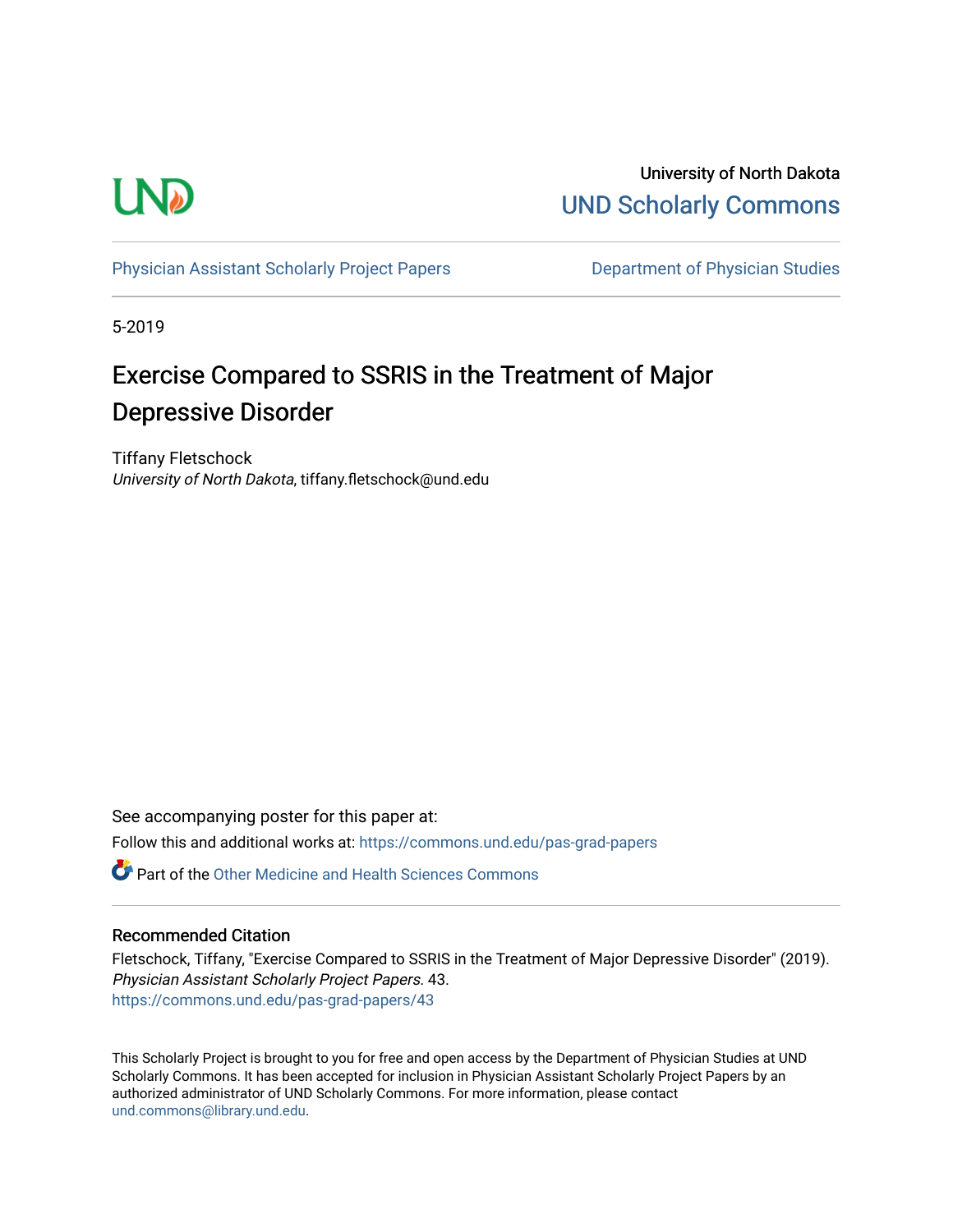## EXERCISE COMPARED TO SSRIS IN THE TREATMENT OF MAJOR DEPRESSIVE DISORDER

By

# Tiffany Fletschock, PA-S Bachelor of Science in Human Development and Family Science, North Dakota State University, 2014

Contributing Author Jay Metzger, PA-C

# A Scholarly Project

Submitted to the Graduate Faculty

of the

University of North Dakota

in partial fulfillment of the requirements

for the degree of

Master of Physician Assistant Studies

Grand Forks, North Dakota

May

2019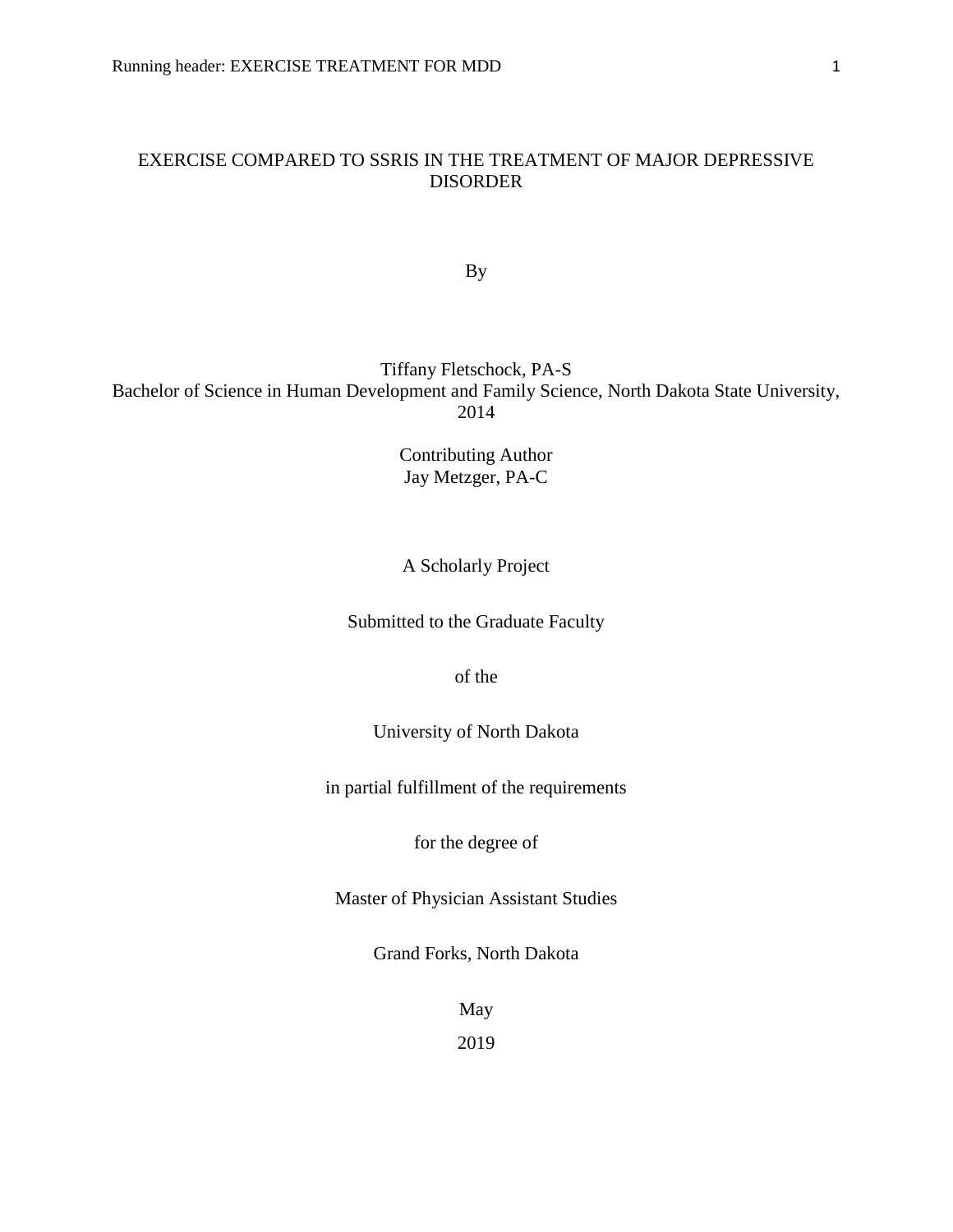# TABLE OF CONTENTS

| <b>CHAPTER</b> |                                                               |
|----------------|---------------------------------------------------------------|
| $\mathbf{I}$ . |                                                               |
|                |                                                               |
|                |                                                               |
| Π.             |                                                               |
|                | a. PATHOPHYSIOLOGY OF MAJOR DEPRESSIVE DISORDER (MDD)9        |
|                |                                                               |
|                | c. SSRIS IN THE TREATMENT OF MDD INCLUDING MOA, BENEFITS, AND |
|                |                                                               |
| III.           |                                                               |
|                |                                                               |
|                | b. SSRIS IN THE TREATMENT OF MDD INCLUDING MOA, BENEFITS, AND |
|                |                                                               |
|                | c. EXERCISE COMPARED TO SSRIS IN THE TREATMENT OF MDD20       |
| IV.            |                                                               |
| V.             |                                                               |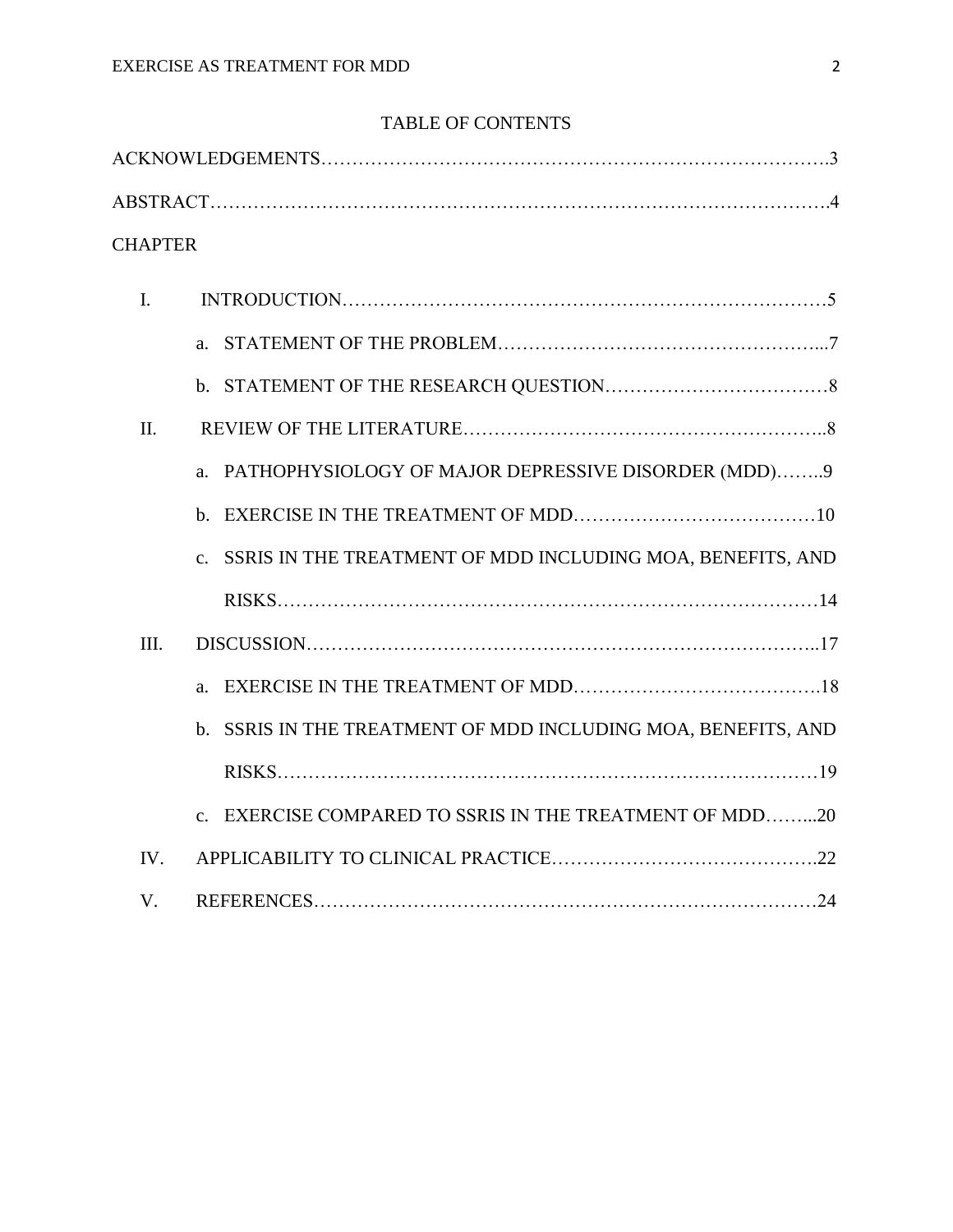# **Acknowledgements**

I would like to thank my advisor Jay Metzger and instructor Daryl Sieg for their patience and guidance with this project. Thank you to Allie Skjonsberg for her insight into the importance of this topic and her guidance in developing my project. I would also like to thank Dr. Michael Minnotte for his patience and guidance with the unfamiliar subject of statistics which helped me improve my research for the project. Lastly, I cannot thank David and my family enough for their endless love and support through this entire process.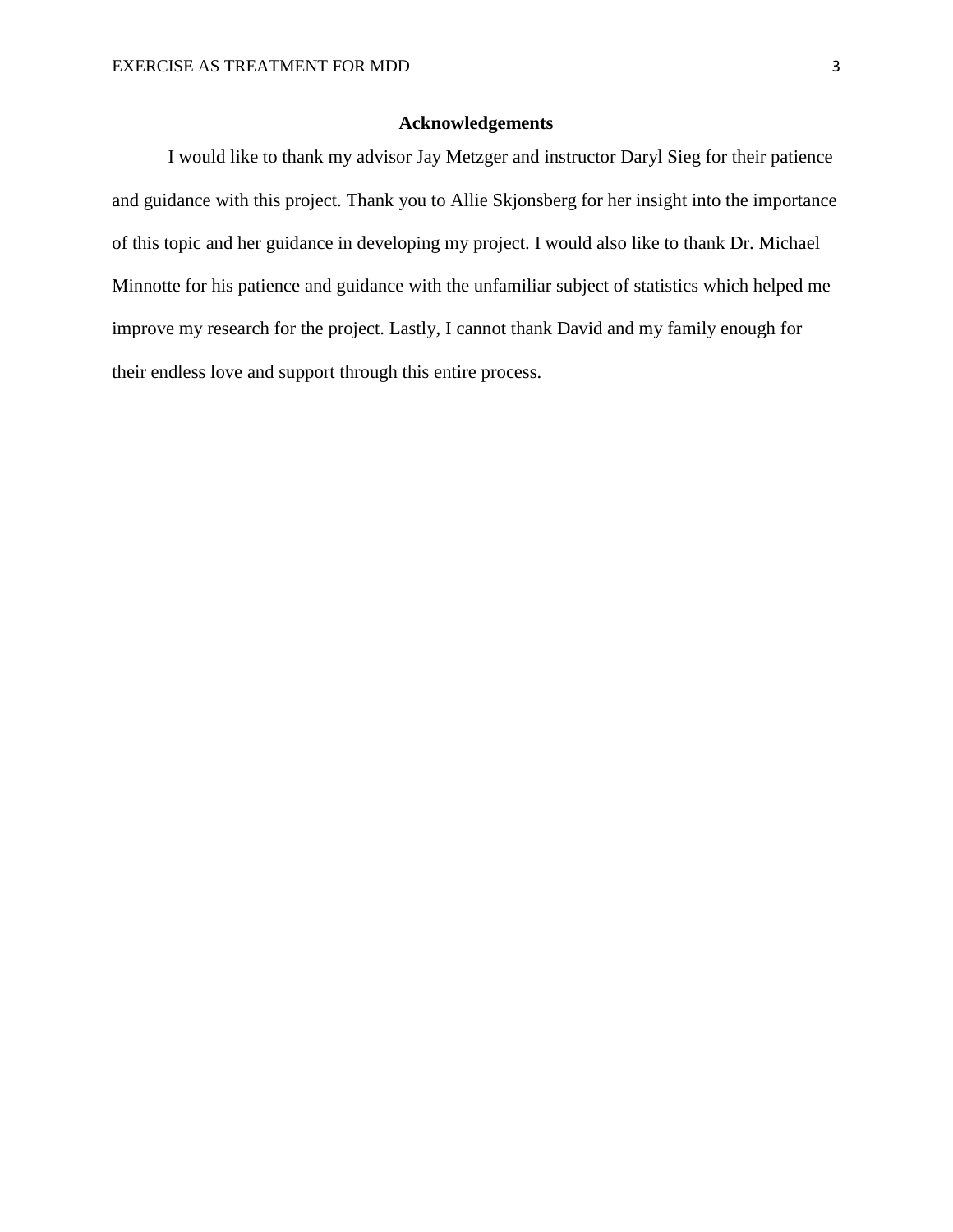#### **Abstract**

Major Depressive Disorder (MDD) is a common disease seen every day by primary care providers across the United States. According to the Centers for Disease Control and Prevention (CDC, 2018), eight percent of all adults over the age of 20 suffer from depression, and a study by the American Psychological Association found depressive disorders to cost roughly \$71 billion annually. Today, psychotherapy is the recommended first-line therapy for treating MDD, but pharmacotherapy is more commonly used. Alternative forms of therapy are also being researched in order to avoid the use of medication while adequately treating the symptoms of MDD.

For this review, seven databases were searched including PubMed, Cochrane Database of Systematic Reviews, PsycInfo, Cinahl, DynaMed, ClincalKey, and ScienceDirect from September 1 to November 21, 2018. Works chosen for review were published after the year 2000 and included randomized controlled trials (RCTs), systematic reviews, and meta analyses. This review found several benefits of using exercise to treat MDD while reducing risks, but exercise alone is not superior in effectiveness to psychotherapy or pharmacotherapy. Overall, exercise offers the greatest benefit in reducing MDD symptoms when used as an augmented therapy to either psychotherapy or pharmacotherapy. Limitations of this literature review include lack of studies with longevity or large sample sizes.

**Key Terms** *pathophysiology, exercise, depression, SSRIs, selective serotonin reuptake inhibitors, Major Depressive Disorder, MDD*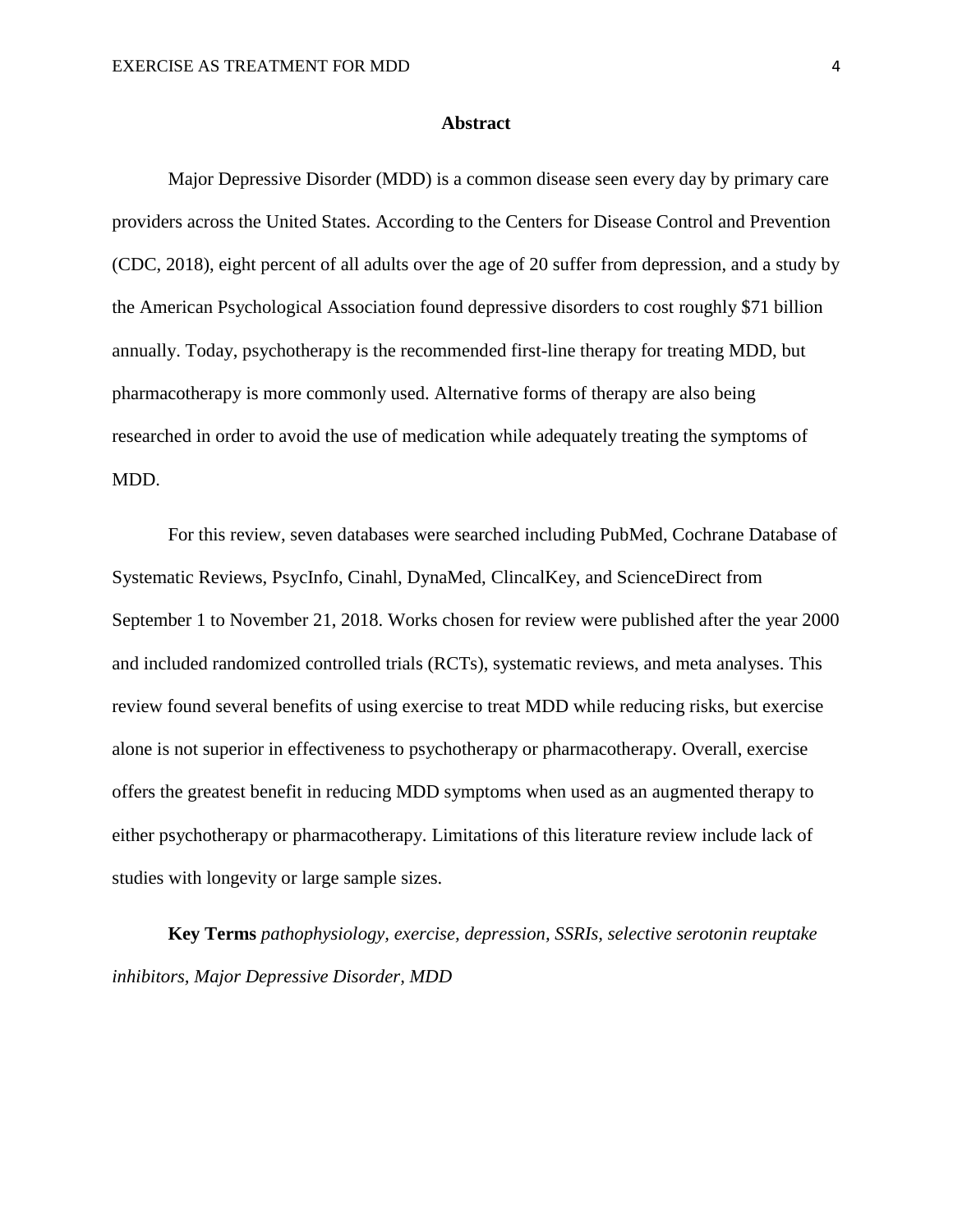#### **Introduction**

On any given day, patients with the diagnosis of Major Depressive Disorder (MDD) show up at least once on the schedule of primary care providers across the United States. According to a recent study by the Centers for Disease Control and Prevention (CDC, 2018), eight percent of all adults over the age of 20 suffer from depression within a given two-week period, with women being twice as likely as men to be affected by the disorder. Of these individuals, 80 percent reported at least some difficulty with completing daily activities due to depressive symptoms. More specifically, 50 percent of them noted mild difficulty with home, work, or social activities while 30 percent admitted to moderate or extreme difficulty based on evaluation with the Patient Health Questionnaire-9 (PHQ-9). Researchers involved in the study believe this is a conservative estimate, as there are more patients with depression who are unwilling to participate in the survey (CDC, 2018). However, even when patients are evaluated by a primary care provider for depressive symptoms, it has been found that the diagnosis of MDD is all too commonly missed. DynaMed (2018) completed a study of 2,321 participants in a primary care setting with 304 patients who screened positive for depression with the PHQ-9. Of those 304 patients, only 31 percent were diagnosed with depression by the provider. To further expand, 175 of those patients displayed significant depressive symptoms on the PHQ-9 and yet only 37.7 percent were diagnosed with MDD at that visit (DynaMed, 2018).

The PHQ-9 is a screening tool commonly used in clinics when there is a concern for depression in an individual, as it addresses the diagnostic criteria which must be met for the diagnosis of MDD. To further expand, the diagnostic criteria is defined by the Diagnostic and Statistical Manual of Mental Disorders-5 (DSM-V) which states in order for a patient to be diagnosed with MDD, he or she must have a change in baseline causing significant impairment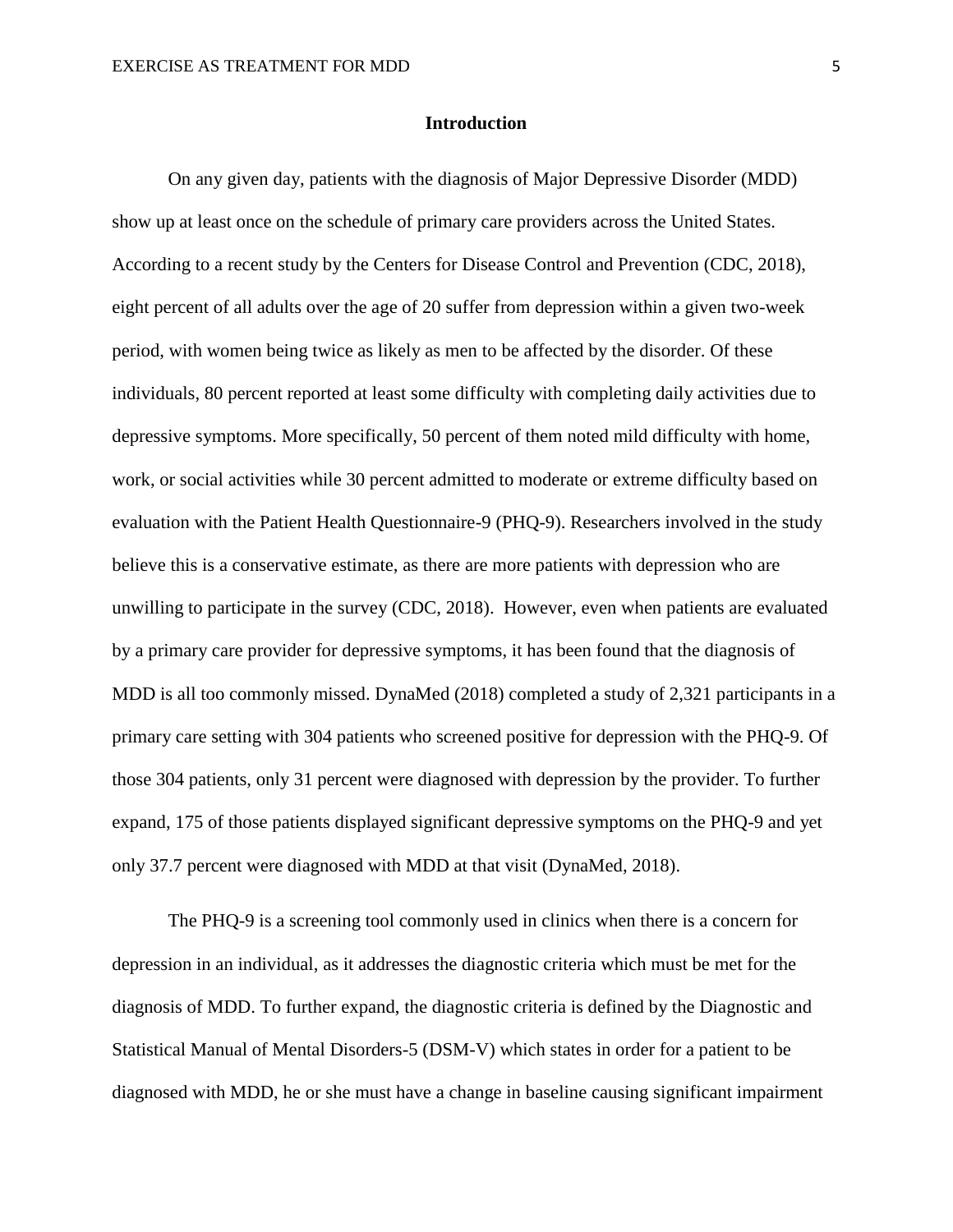in daily activities due to experiencing at least five of the following symptoms most of the day, nearly every day for a minimum of two weeks with at least one of the first two symptoms present: 1) depressed mood; 2) decreased interest or pleasure in activities; 3) unintentional change in weight or appetite; 4) insomnia or hypersomnia; 5) psychomotor agitation or retardation; 6) fatigue; 7) excessive feelings of worthlessness or guilt; 8) decreased concentration or indecisiveness; 9) recurrent thoughts of death or suicide. The DSM-V also requires that symptoms may not be attributable to any other condition or substance. If the above criteria are met, the diagnosis is then further classified based on the severity. Mild MDD can be defined as the minimum number of symptoms present with symptoms causing distress that is manageable. Moderate and severe MDD include an increased number of symptoms present as well as increased impairment and difficulty managing symptoms. Due to the difficulty with managing the symptoms of moderate or severe MDD, primary care providers will typically refer these patients to a specialist for further evaluation and treatment (DynaMed, 2018).

If proper treatment is not initiated for those with depression, high societal costs and greater functional impairment than associated with other chronic diseases such as diabetes and arthritis can occur according to the CDC (2018). In fact, a study by the American Psychological Association found depressive disorders to be the sixth-most-costly health condition overall with \$71 billion being spent annually, falling shortly behind conditions such as diabetes mellitus, ischemic heart disease, low back and neck pain, hypertension, and injuries related to falls (Winerman, 2017). Therefore, it is imperative that primary care providers across the United States understand and implement proper treatment for their patients suffering from mild MDD. Today, first line therapy for mild MDD is psychotherapy. The modality of psychotherapy with the best evidence for efficacy according to DynaMed (2018) is cognitive behavioral therapy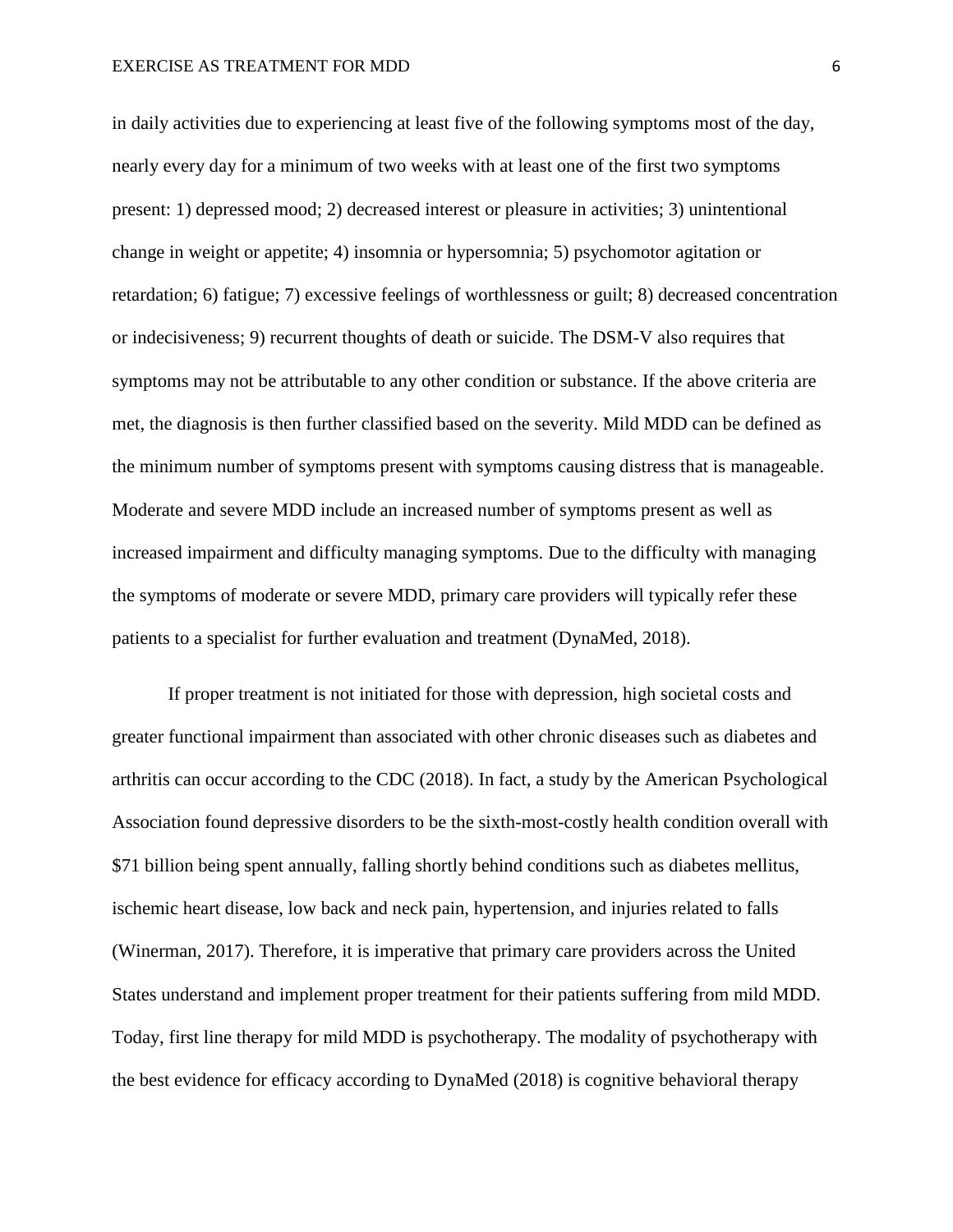(CBT) which focuses on modifying behavior and functioning by refocusing dysfunctional beliefs through social skills training, relaxation, coping skills, and behavioral activation. Although CBT is recommended as first-line therapy, MDD is more commonly treated with medications such as Selective Serotonin Reuptake Inhibitors (SSRIs). This tendency seems to occur for two reasons with the first being pharmacotherapy appears to be more readily available especially from a rural primary care standpoint, and secondly, many patients today want the "quick fix" they believe a pill can offer rather than participating in the lengthy process that CBT involves. DynaMed (2018) reported CBT has been found to reduce both symptoms and relapse rate more than SSRIs in patients with mild MDD, but Jesulola, Micalos, and Baguley (2018) also reported up to 80 percent of patients with depression fail to respond to antidepressant therapy in clinical trials. Recent research, however, shows treating patients with mild MDD with alternative therapies, including exercise, may be just as beneficial as traditional therapies, while providing further significant benefits, avoiding side effects, and limiting the use of medication (DynaMed, 2018).

The purpose of this scholarly project is to determine the role of exercise in treating adult patients diagnosed with mild MDD in the primary care setting. Exercise will be assessed as a stand-alone therapy compared to pharmacotherapy with SSRIs, as well as reviewed as an augmented therapy to SSRIs. It is anticipated that exercise will provide benefits over SSRIs and it will be useful as an augmented therapy, but it will not be superior alone. Further research will be required to support the use of exercise as a sole therapy over SSRIs. A systematic analysis will look at the efficacy of the two therapies regarding benefits, risks, and improvement of symptoms.

#### **Statement of the Problem**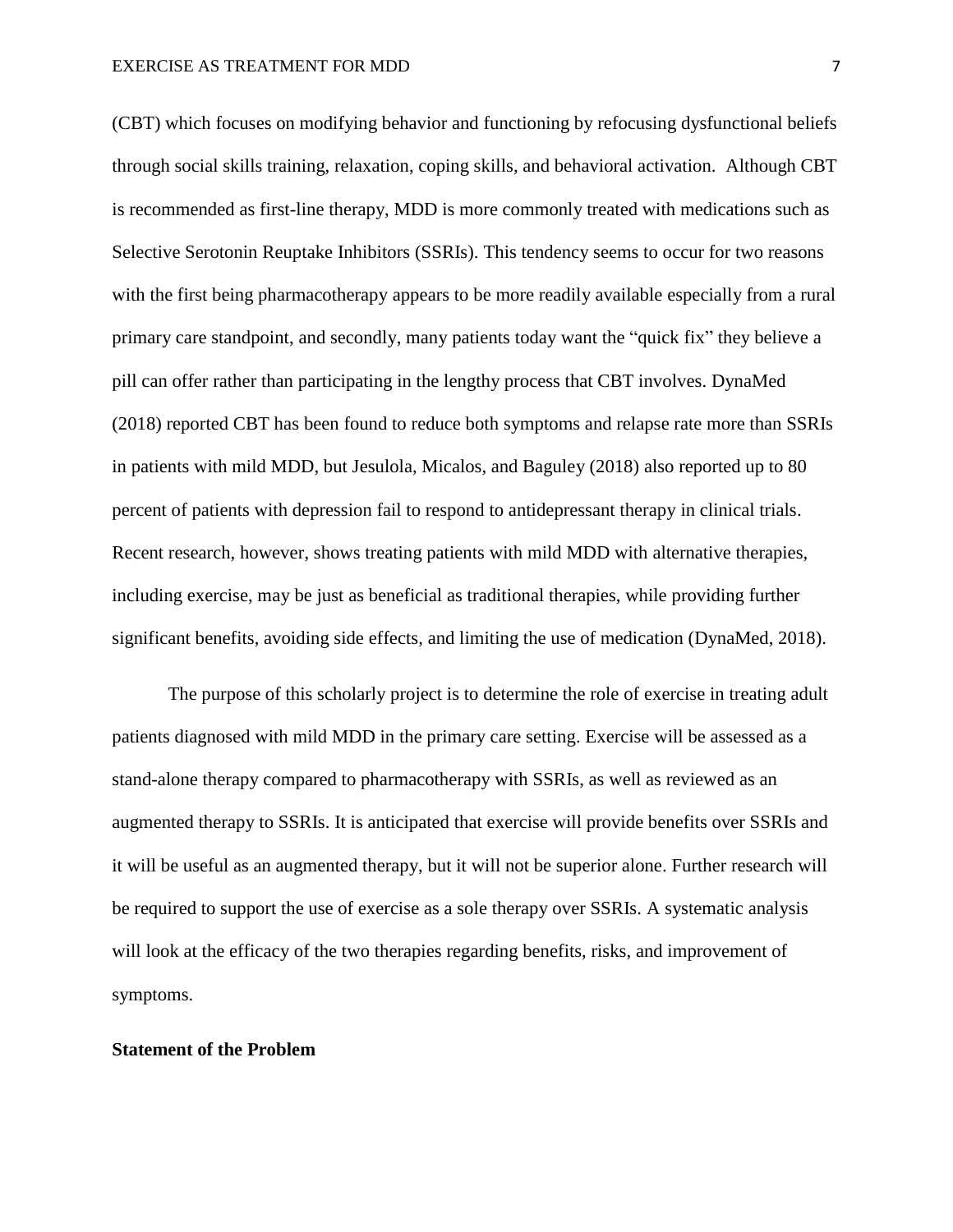With the increasing cost of medications and potential for high risk side effects, some providers are recommending alternative therapies to SSRIs for adult patients diagnosed with mild MDD in hopes of providing an option that is safer and more cost effective while providing the same benefit. Further research is needed to show if exercise and SSRIs are equal in efficacy in the reduction of symptoms associated with mild MDD in adults.

# **Statement of the Research Question**

In adult patients diagnosed with mild MDD in a primary care setting, does treating with exercise as a stand-alone therapy compared to treating with SSRIs adequately improve symptoms while minimizing side effects?

# **Review of Literature**

In this review, seven databases were searched including PubMed, Cochrane Database of Systematic Reviews, PsycInfo, Cinahl, DynaMed, ClinicalKey, and ScienceDirect from September 1 to November 21, 2018. Many key terms were searched in PubMed: Major Depressive Disorder, exercise, SSRI, MDD, and pharmacotherapy. Cochrane Database of Systematic Reviews was searched using the key terms exercise, depression, and SSRI. A search of PsycInfo yielded results based on the key term SSRI. Key terms utilized in a search of CINAHL included depression, exercise, Major Depressive Disorder, SSRI, and MDD. DynaMed results were obtained by searching the key term MDD. A search of ClinicalKey yielded results based on the key terms MDD, depression, and SSRI. Lastly, key terms used to search ScienceDirect included depression and pathophysiology. Filters were applied to include only peer reviewed articles published after the year 2000. Works chosen for review included randomized controlled trials (RCTs), systematic reviews, and meta analyses. Sources excluded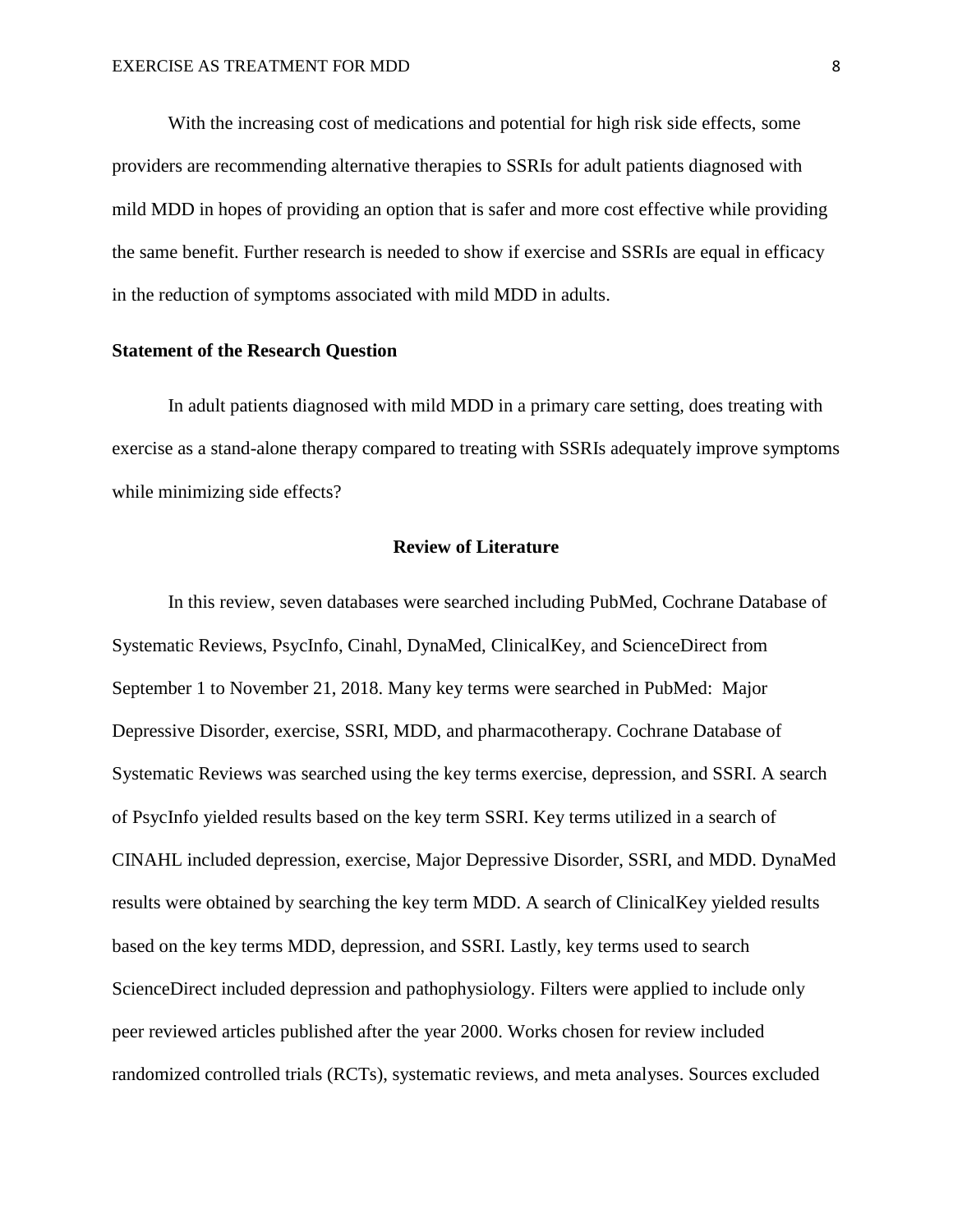were those published prior to the year 2000, had poor study design, and those focused on severe MDD or child and adolescent populations

#### **Pathophysiology of MDD**

MDD is a very common but serious chronic mental health disease characterized by changes in mood, thoughts, behavior, and physical health that can take away a patient's ability to enjoy life and perform even the simplest daily tasks (Fekadu, Shibeshi, & Engidawork, 2016). Even with years of extensive research on MDD, the exact pathophysiology remains unknown. There are many theories that may answer the question of the underlying pathophysiology including theories of neural circuitry, stress response circuits, genetic vulnerability and environmental interaction, biogenic monoamine, inflammation, hormones, and circadian rhythm (Fekadu et al., 2016). One of the most commonly accepted theories is the biogenic monoamine theory which is the basis for pharmacologic treatment for MDD. In fact, this theory was developed after the unexpected discovery of the first antidepressant drugs which were created for other conditions but were found to increase the amount of monoamine neurotransmitters in the brain by either blocking monoamine oxidase inhibitors (MAOI) or the reuptake of neurotransmitters such as serotonin (Fekadu et al., 2016). Serotonin is involved in pain sensation, appetite regulation, aggression, and mood, and the increased available amounts of serotonin activity in the brain were found to decrease depressive symptoms. Later this knowledge was used to create SSRIs which then became one of the primary treatment options for MDD.

Another potential theory discussed by Jesulola et al. (2018) considers the theories listed previously as a combined source of pathogenesis rather than each theory individually, stating that MDD is a complex disorder with multiple etiologies. To further expand, Jesulola et al. reported environmental stress combined with genetic factors act on immunologic and endocrine responses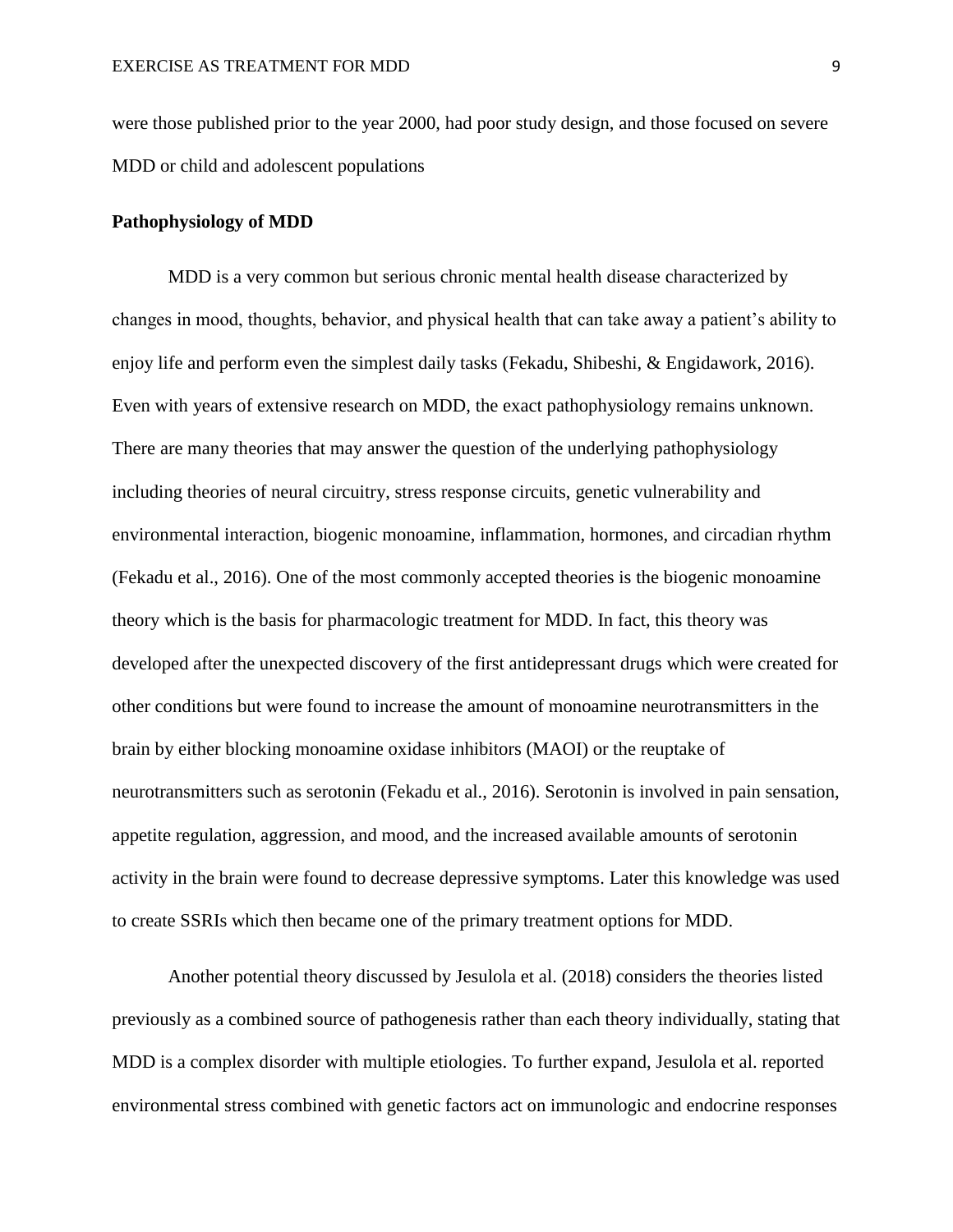to cause structural and functional changes in the brain leading to dysfunction of neurogenesis and neurotransmission which ultimately causes the symptoms of depression.

#### **Exercise in the Treatment of MDD**

In the SMILE study completed by Blumenthal et al. (2007), 202 adults with the diagnosis of major depression participated in a RCT with groups assigned to supervised group exercise, home exercise, sertraline, or placebo pill for 16 weeks. Upon the completion of the 16 weeks, outcomes were evaluated by the Hamilton Depression Rating Scale (HAM-D). Forty-one percent of the participants were considered to be in remission as they no longer met the criteria for MDD based on the HAM-D score. In fact, 45 percent of patients assigned to supervised group exercise achieved remission, 40 percent of home exercisers, 47 percent of those on medication, and 31 percent of those with a placebo pill ( $p = 0.057$ ). Results were not statistically significant ( $p =$ 0.23) when comparing patients treated with exercise or SSRIs compared to those with placebo treatment. Due to the nature of the study, a double-blind set up was not possible. However, the treatment team and outcome assessors were not aware which patients were participating in each treatment group to minimize bias (Blumenthal et al., 2007).

A Cochrane Review by Cooney et al. (2013) pooled together results of 39 RCTs to compare exercise versus control and pharmacological treatments in treating MDD. For the purpose of this Cochrane Review, exercise was defined as "planned, structured, and repetitive bodily movement done to improve one or more components of physical fitness" (Cooney et al., 2013) and control interventions included no intervention, placebo intervention, and those in which exercise was augmented to an already established treatment option such as CBT in both exercising and non-exercising groups. Thirty-five of the studies focused on a comparison between exercise and control, and exercise was found to be moderately more effective (*SMD* -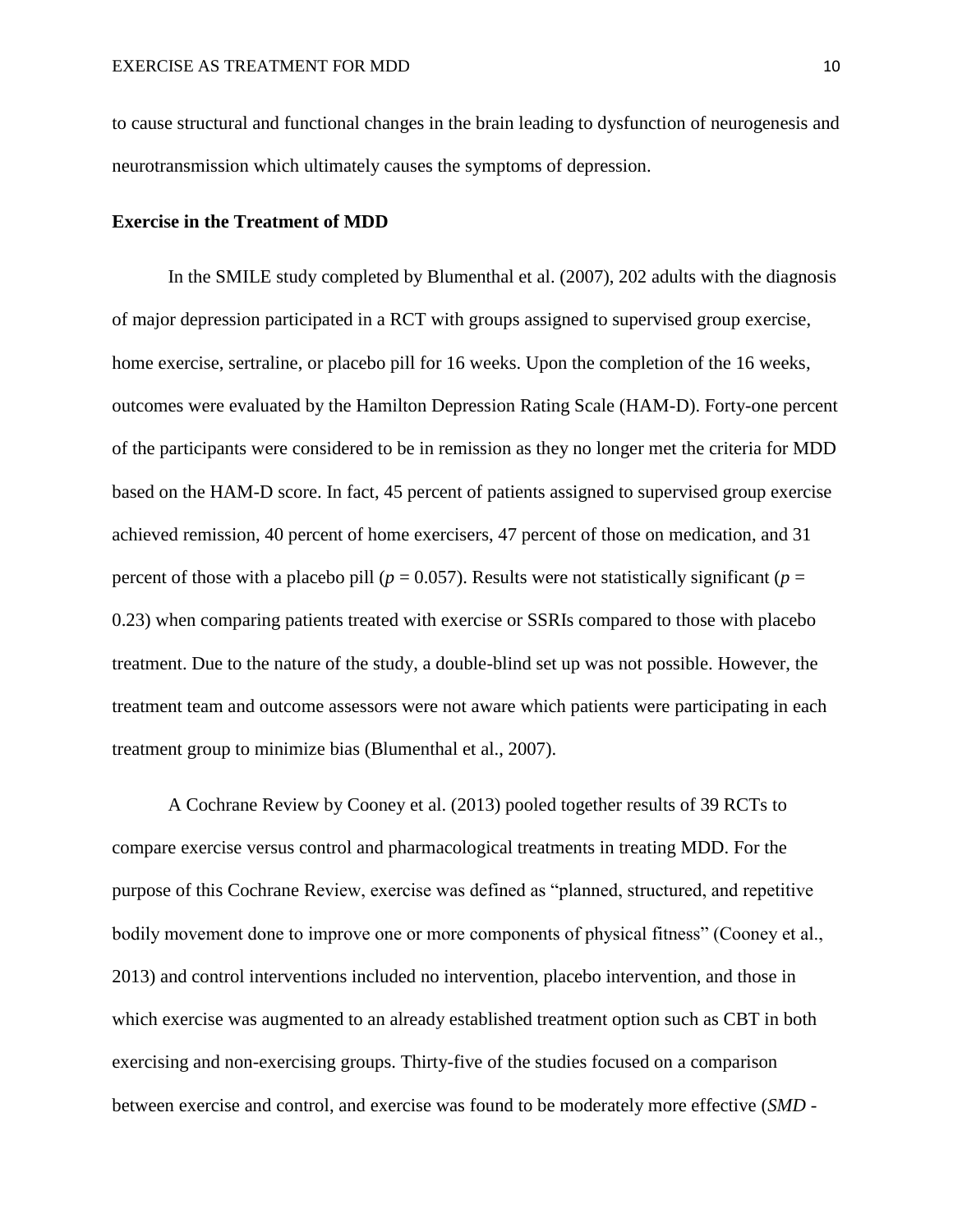0.62, 95% CI [-0.81, -0.42]). More specifically, type, intensity, duration and frequency of exercise were all reviewed to determine the best form of exercise to treat MDD. This research indicated either resistance (*SMD* -1.03, 95% [CI -1.52, -0.53]) or resistance combined with aerobic exercise (*SMD* -0.85, 95% CI [-1.85, 0.15]) at a vigorous intensity (*SMD* -0.77, 95% CI [-1.30, -0.24]) for 13 to 24 (*SMD* -0.70, 95% CI [-1.09, -0.31]) or 25 to 36 sessions (*SMD* -0.80, 95% CI [-1.30, -0.29]) produced the largest clinical effect on reducing depressive symptoms (Cooney et al., 2013).

Additionally, the outcomes of the four trials included in the review that compared exercise to pharmacological treatments indicated no statistically significant difference (*SMD* - 0.11, 95% CI [-0.34, 0.12]) between the two treatment options. A weakness of this review lies in the fact that not all RCTs included used the same evaluation tool, instead, Beck Depression Inventory (BDI), HAM-D, and a variety of other scales were used to measure depression symptom outcomes. Many of the RCTs included were also small and had many methodological weaknesses. The review also touched on potential biases and noted while they try to avoid any biases, the authors mentioned a certain degree of bias was inevitable due to "asymmetrical funnel plot" with more positive trials being published than negative trials, therefore, more positive trials were included in the research (Cooney et al., 2013).

A systematic review by Danielsson, Noras, Waern, and Carlsson (2013) examined the quality of evidence available for using exercise in the treatment of MDD through a compilation of statistics from fourteen RCTs. The RCTs included compared exercise to antidepressants, exercise to physical activity, and exercise as an augmented therapy to traditional treatment versus traditional treatment alone. Exercise was again defined as "planned, structured, and repetitive bodily movement done to improve one or more components of physical fitness" (Danielsson et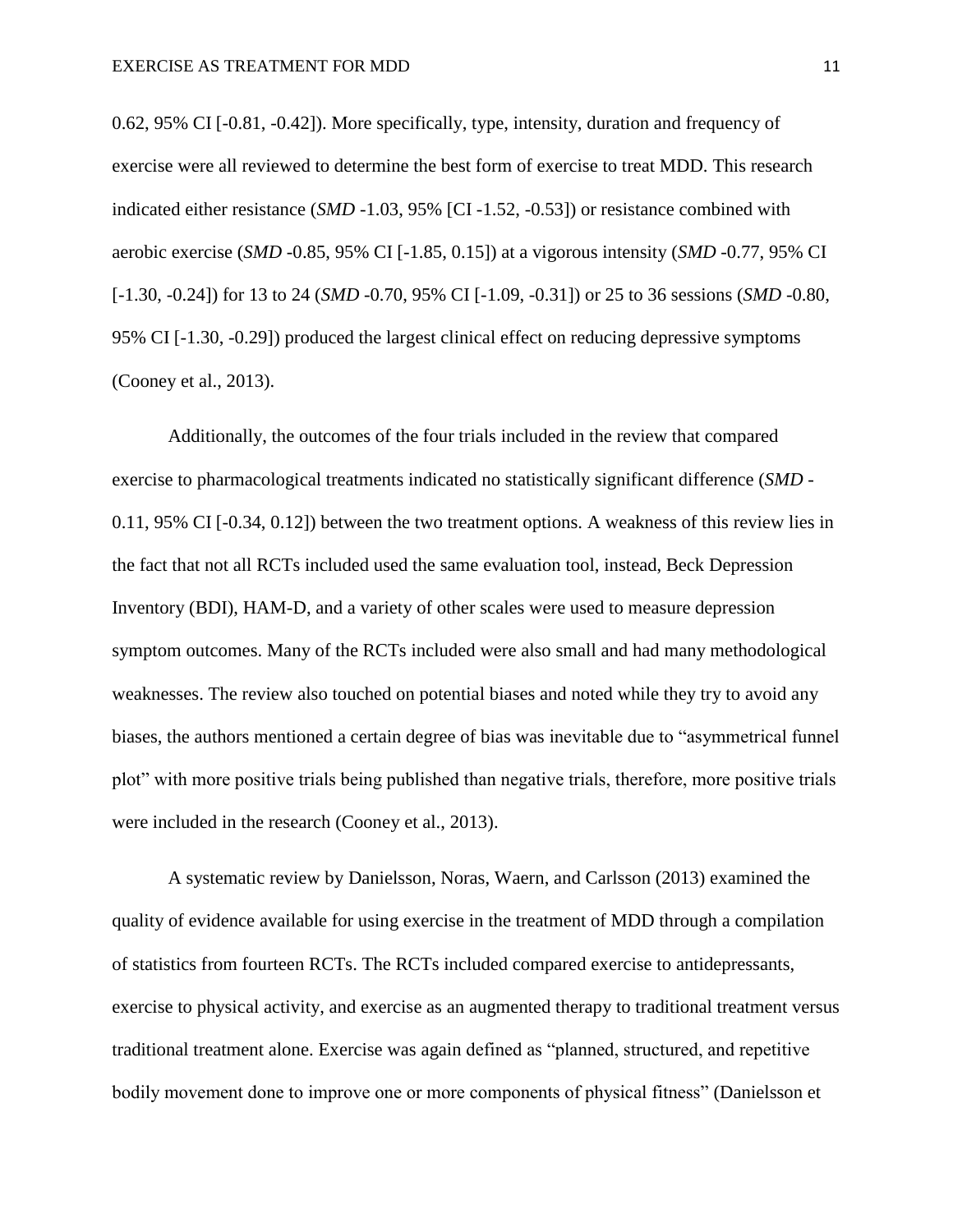al., 2013). The comparison between exercise and antidepressants was reviewed in two trials and two long-term follow-up studies. The results showed no statistically significant difference between exercise and antidepressants regarding depression severity in either the short (*SMD* - 0.06, 95% CI [-0.36, 0.23]) or long term (*SMD* -0.19, 95% CI [-0.68, 0.31]). Exercise versus physical activity was reviewed in eight studies with the result indicating there is no difference in the effect of the two (*SMD* 0.01, 95% CI [-0.23 to 0.24]). Lastly, four studies included data on exercise as an augmented therapy versus traditional treatment alone. This data indicated there was a small effect on those treated with exercise as an augmented therapy compared to those who were not (*SMD* -0.44, 95% CI [-0.79, -0.09]) (Danielsson et al., 2013).

The positive effects of exercise on depressive symptoms are proposed to include both psychological and neurobiological mechanisms (Danielsson et al., 2013). Psychological effects proposed include diversion from depressive thinking as well as increased self-efficacy and selfconfidence. Neurobiological effects proposed include changes in endorphin and monoamine levels similar to those in patients treated with antidepressants. Recent studies also suggest exercise stimulates hippocampal neurogenesis to improve depressive symptoms. The weaknesses noted in the study design include variations in the methodology of each RCT, small and varying sample sizes, and lack of standardized outcome measuring tool (Danielsson et al., 2013).

A RCT by Dunn, Trivedi, Kampert, Clark, and Chambliss (2005) aimed to address the efficacy of exercise in the treatment of depression, specifically whether there is a dose-response relationship. The study contained 80 adult patients diagnosed with mild to moderate MDD who were evaluated before the study with the 17-item Hamilton Rating Scale for Depression (HRSD17) and then again after 12 weeks of treatment. During treatment, there were four exercise groups and a placebo group. The first two groups exercised at a low dose energy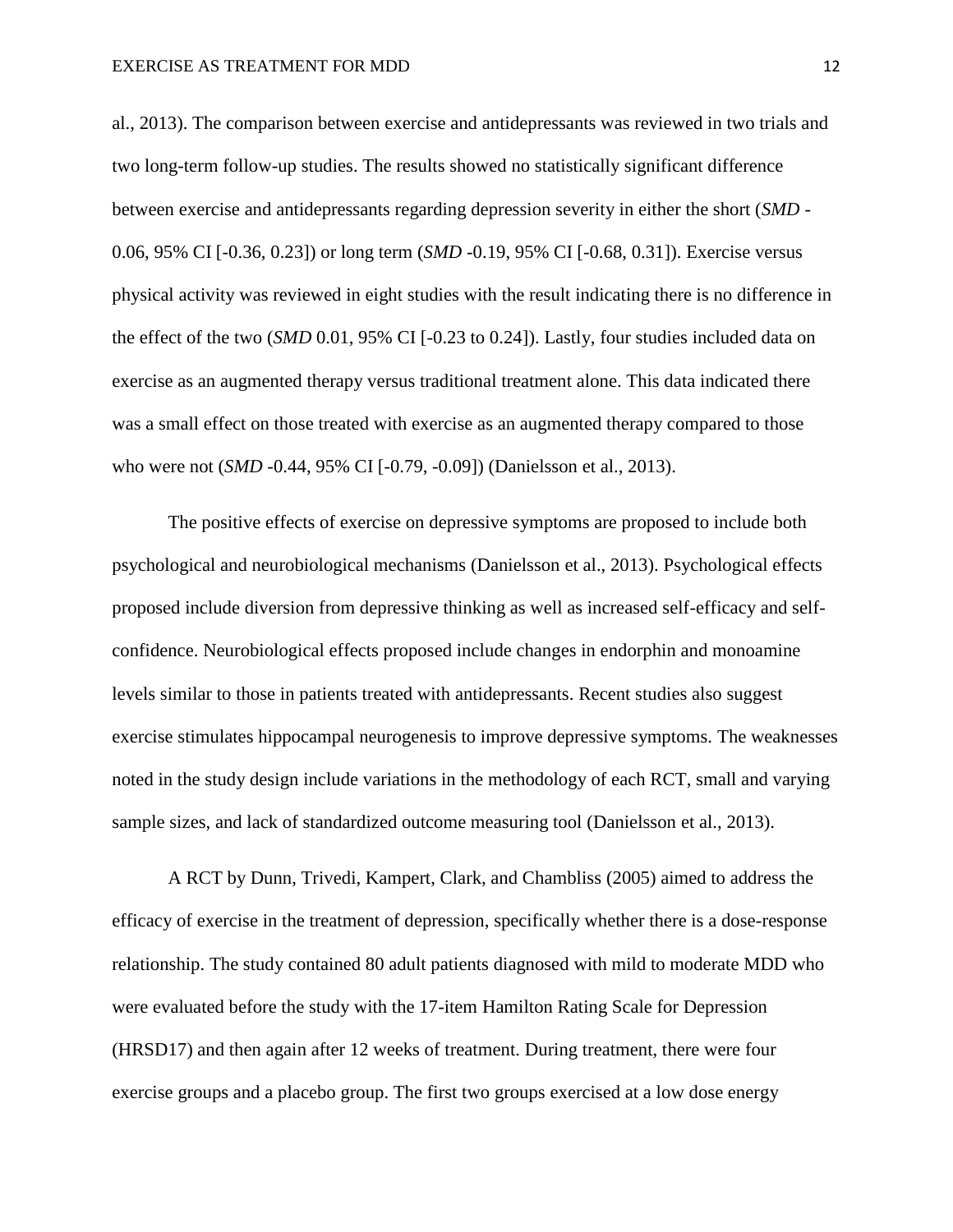expenditure of 7 kcal/kg/week, with one of the low dose (LD) groups exercising 3 days per week and the other 5 days per week. The second two groups exercised at a higher energy expenditure of 17.5 kcal/kg/week which was consistent with the public health recommendations. One of the public health dose (PHD) groups exercised 3 days per week and the other for 5. Lastly, the placebo group performed stretching and flexibility exercise for just 15 to 20 minutes 3 times per week. All exercise was performed in a supervised laboratory for 12 weeks (Dunn et al., 2005).

Dunn et al. (2005) found that HRSD17 scores steadily decreased with each week of exercise. At 12 weeks, the scores of the PHD groups significantly improved (-47% from baseline*, p*<0.001) and LD groups were less effective, but still improved (-30%, *p*=0.006). Groups exercising 3 and 5 days per week both improved with relatively equal efficacy (-39%, *p*   $\leq 0.001$  and -38%,  $p \leq 0.001$ ), and the control group improved only slightly (-29%,  $p=0.02$ ). Overall, PHD exercise was significantly more effective than LD exercise in improving HRSD17 scores at 12 weeks  $(p=0.04$  and  $p=0.03$  respectively). In fact, those in the PHD group exercising 5 days per week had the greatest response in reducing HRSD17 scores and a total of 20 participants were able to achieve remission, defined as HRSD17 score of less than or equal to 7 (Dunn et al., 2005).

Another RCT by Bartholomew, Morrison, and Ciccolo (2005) consisted of 40 participants already diagnosed with and receiving treatment for MDD. The study aimed to determine if "a single bout of moderate-intensity aerobic exercise would improve mood and well-being" in these patients (Bartholomew et al., 2005). Participants were randomly assigned to an exercise or control group with the exercise group participating in 30 minutes of exercise at 60 to 70 percent of age-predicted maximal heart rate, while the control group simply participated in a 30-minute period of quiet rest. Outcomes of mood improvement were measured by both the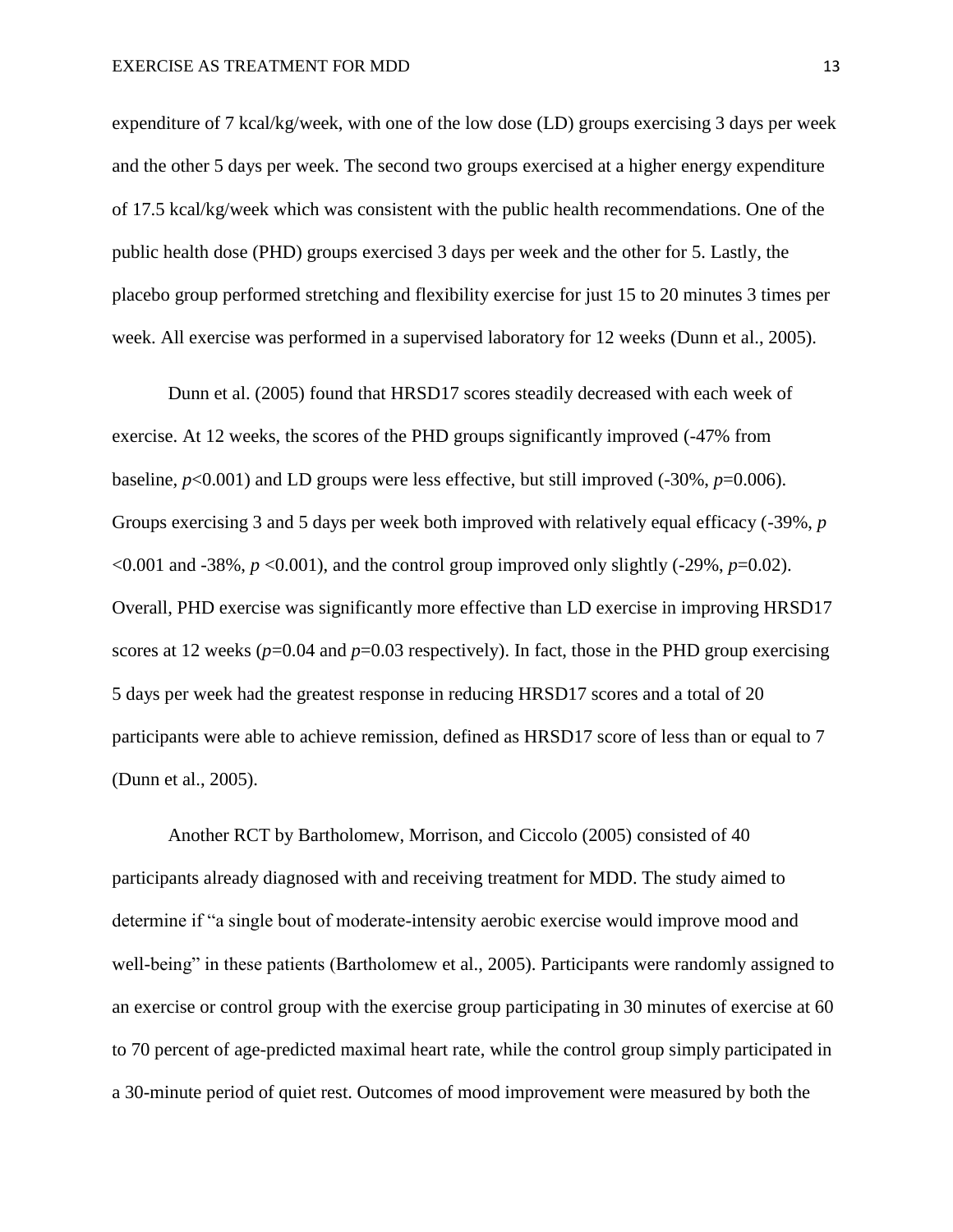Profile of Mood States (POMS) and Subjective Exercise Experiences Scale (SEES) 5 minutes prior to treatment as well as 5, 30, and 60 minutes following treatment. Effect size was then labeled as "d" to indicate mean differences in the change scores. Overall, no significant differences were noted between the exercise and control groups regarding improvement of depressive symptoms (all *p*>0.15). The only statistically significant difference noted was the change in positive well-being in the exercise group over the resting group at 5 and 30 minutes after treatment  $(p<0.01, d=1.13$  and 1.06 respectively) (Bartholomew et al., 2005).

# **SSRIs in the Treatment of MDD Including MOA, Benefits, and Risks**

A review by Garnock-Jones and McCormack (2010) on the use of escitalopram, a commonly used first-line SSRI, in the treatment of MDD included both short and long-term trials. Only well-designed trials with at least 100 patients were included, and each trial utilized randomization, double-blind, and multiple approaches to comparisons between escitalopram and placebo or another medication. The review not only compared trials for efficacy of the drug, but also provided background information on the pharmacodynamics, side effects, and benefits of the SSRI. Garnock-Jones and McCormack (2010) stated escitalopram provides antidepressant effects by selective, dose-dependent inhibition of the serotonin transporter (SERT) which causes inhibition of serotonin reuptake into presynaptic nerve terminals ultimately leading to increased extracellular serotonin levels.

The results concluded that in the short-term trials escitalopram was more effective than placebo and just as effective as other SSRIs or antidepressants in treating MDD. Escitalopram was found to have a rapid onset and significant antidepressant effects with 35.2 percent of escitalopram treated patients compared to 21.5 percent of placebo patients reporting a 20 percent decrease in the HAM-D17 score (*p*=0.008). In fact, escitalopram produced a significantly higher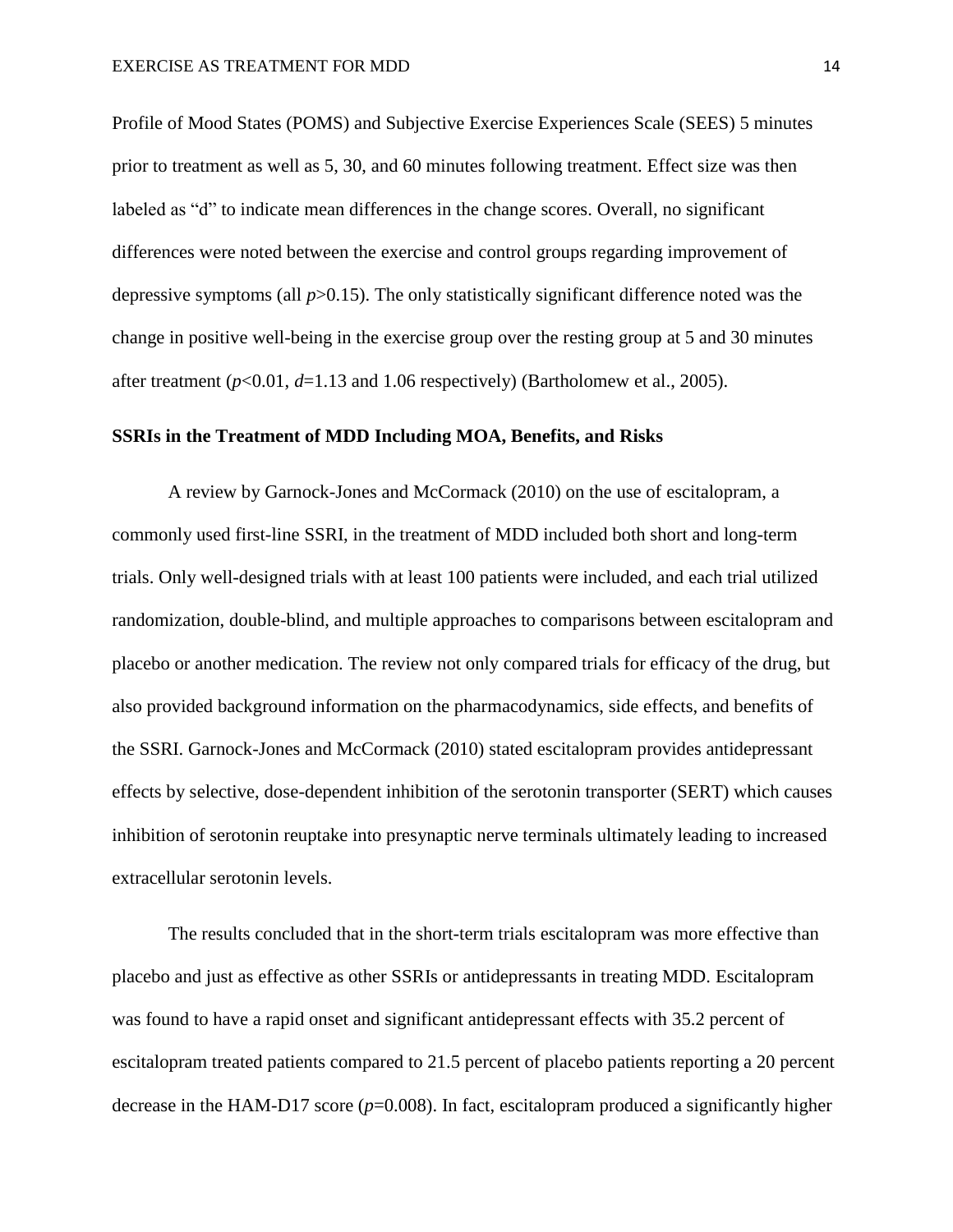response rate than placebo in all but two trials included in the review (Garnock-Jones & McCormack, 2010).

Moreover, escitalopram showed greater efficacy in preventing relapse in the long-term trials over placebo and was just as effective as other antidepressants. Outcomes in long-term studies included in the review were based on change in MADRS score from baseline or time to relapse. In two long-term studies comparing escitalopram to placebo, those treated with escitalopram had significantly longer timeframes to relapse than those in the placebo treatment group (*ESC:* 252 and 188 days versus *PL:* 130 and 56 days respectively, *p*<0.05) and rate of recurrence was also significantly higher among placebo participants (*ESC:* 27 and 26 percent versus *PL:* 65 and 40 percent respectively, *p*<0.05) (Garnock-Jones & McCormack, 2010).

Garnock-Jones and McCormack (2010) noted the most common side effects found in the two fixed-dose trials in the review were mild to moderate in severity and included nausea, ejaculation disorder, insomnia, diarrhea, somnolence, dry mouth, rhinitis, fatigue, influenza-like symptoms, dizziness, and increased sweating. Occurrence rates of adverse effects among patients treated with escitalopram 10 and 20 mg daily versus those in the placebo group were 66 percent and 86 percent versus 61 percent. Overall, it is a well-tolerated medication with a rapid onset. It has a low risk for drug interactions and side effects and may provide the benefit of cost effectiveness over many other antidepressants (Garnock-Jones & McCormack, 2010).

Strengths of the study lie within the various inclusion criteria. Only studies on adult populations were included and those including patients with severe MDD or suicidal ideations were excluded from the review. Outcomes were evaluated based on either the MADRS or HAM-D17. However, variety amongst the individual studies makes it difficult to directly compare results to compile a review (Garnock-Jones & McCormack, 2010).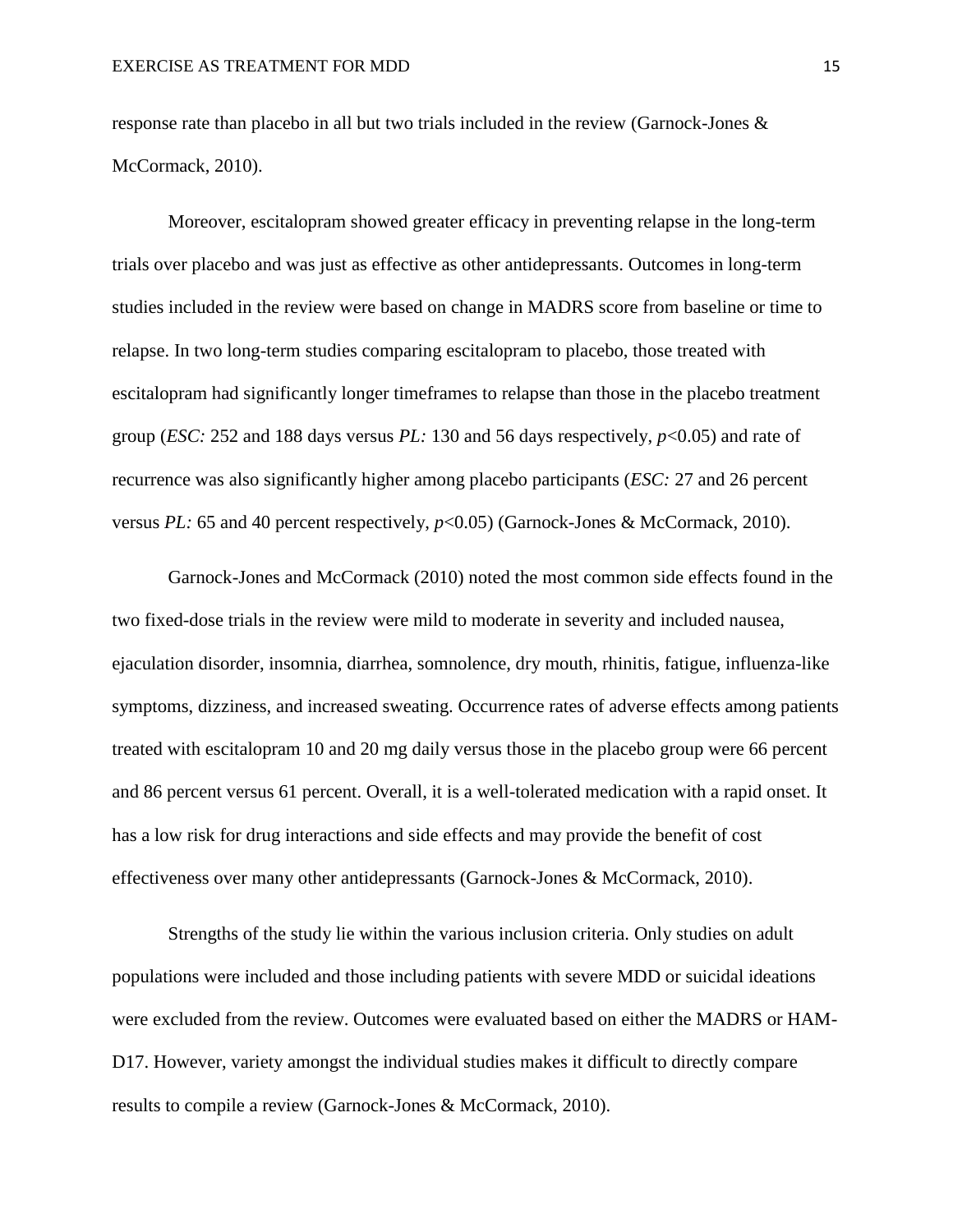A meta-analysis by Li, Shen, Lou, and Li (2017) pooled together the results from four clinical trials examining the efficacy of escitalopram in the treatment of MDD. The four clinical trials included 649 participants with a formal diagnosis of MDD who were started on escitalopram as monotherapy and again evaluated for depressive symptom improvement at the end of a two-week period. Average change in HAMD17 score was most significant in patients with moderate-severe depression, but scores also significantly improved in those with mild and moderate depression  $(15.0 + (-7.9, 12.4 + (-5.0, \text{and } 12.9 + (-6.8 \text{ respectively}))$ . In those with only mild depression, the response rate was 76.9 percent and remission was 64 percent. Overall, the authors found that the more severe the depressive symptoms were at the beginning of the study, the less responsive the patient will be to escitalopram as monotherapy (Li et al., 2017).

Adverse effects and safety of the drug were also evaluated during the trials. Amongst the four trials included, there were 479 adverse events with the most common being mild to moderate gastrointestinal symptoms such as nausea, dry mouth, and dyspepsia. No serious adverse events were noted. The group of participants as a whole showed promising data for escitalopram being a suitable and safe treatment option for patients with MDD (Li et al., 2017).

Strengths of the analysis lie within the study design as only trials with similar methodology of randomization, double-blind, and active control were included. Only adult patients were included and those who were not in good physical health or had a recent history of substance abuse were excluded. This helped control the participant sample for a more consistent finding. Additionally, Li et al. (2017) graded outcomes of depressive symptoms with the HAMD17 score for a more consistent grading of the outcome. One weakness of the analysis according to the authors was the inability to fully complete a high-quality meta-analysis due to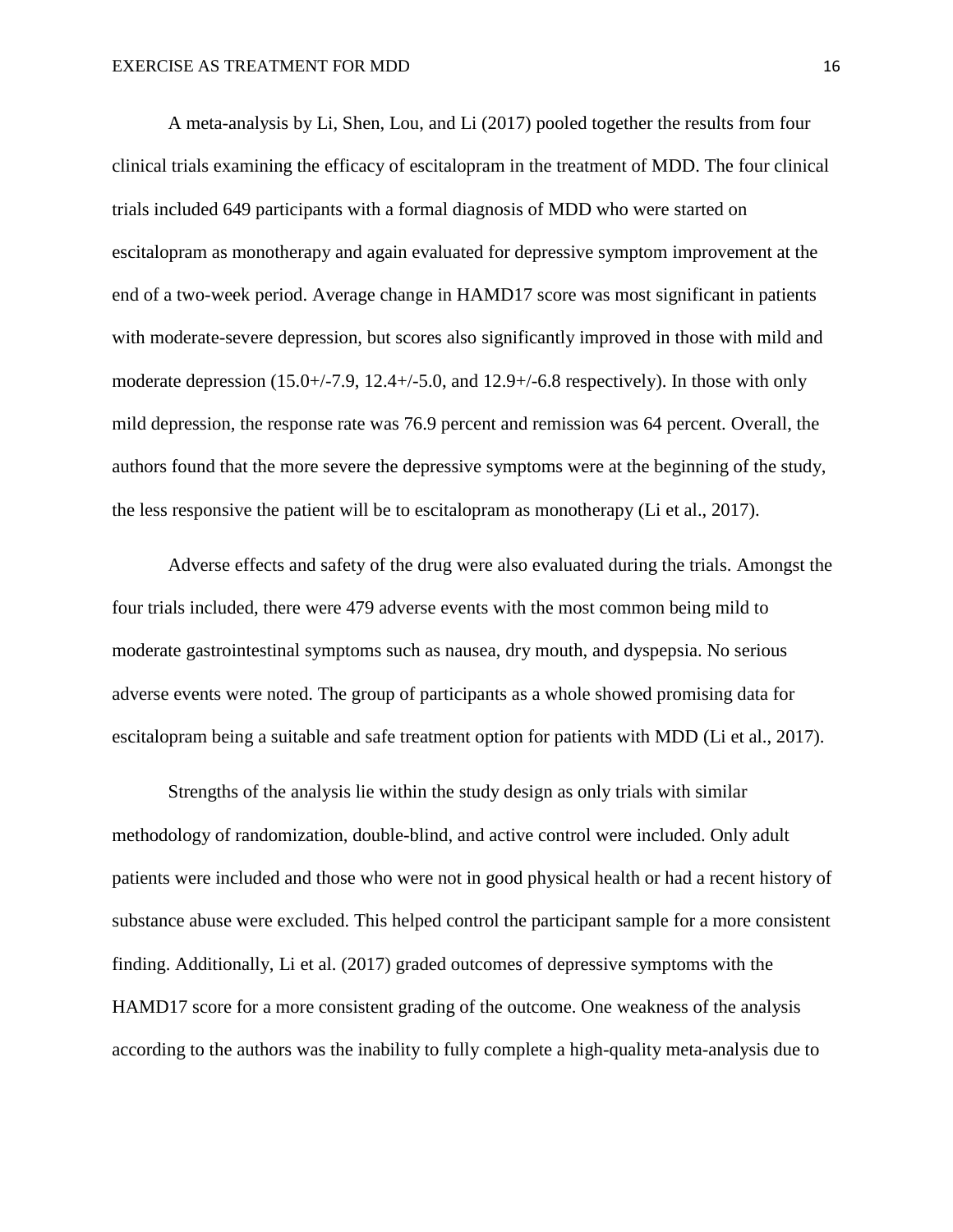the missing information including raw data and unpublished versions of the studies reviewed (Li et al., 2017).

A Cochrane Review by Arroll et al. (2009) pooled together results of 14 RCTs with a total of 2283 participants to compare antidepressants to placebo in the treatment of MDD. Of the studies included, four RCTs examined SSRIs compared to placebo while the others focused on different antidepressants. Within these four studies, the rate of beneficial outcomes associated with SSRI use was significantly greater than that of placebo (1.28, 95% CI [1.15, 1.43]) and risk for harm was quite low (1.03, 95% CI [0.87, 1.21]) (Arroll et al., 2009).

A weakness of the study lies in the short duration of the studies, as most lasted for only 6 to 8 weeks which is hardly enough time for the medications to become fully effective. A variety of outcome tools were also used to measure depressive symptoms throughout, although most commonly used were the HAMD17 and MADRS, therefore the authors chose to only include data based on these two scores to create a SMD. A strength, however, comes from the inclusion criteria applied in the reviewing process. Studies with the majority of participants over the age of 65 were excluded and studies including patients with co-existing conditions were also excluded (Arroll et al., 2009).

## **Discussion**

As knowledge of the underlying pathophysiology of MDD continues to develop, recommended treatment also continues to evolve. Alternative therapies such as exercise are being considered in the treatment of mild MDD, but each treatment plan must be individualized to maximize benefits while minimizing risks. The next section is a discussion of the review of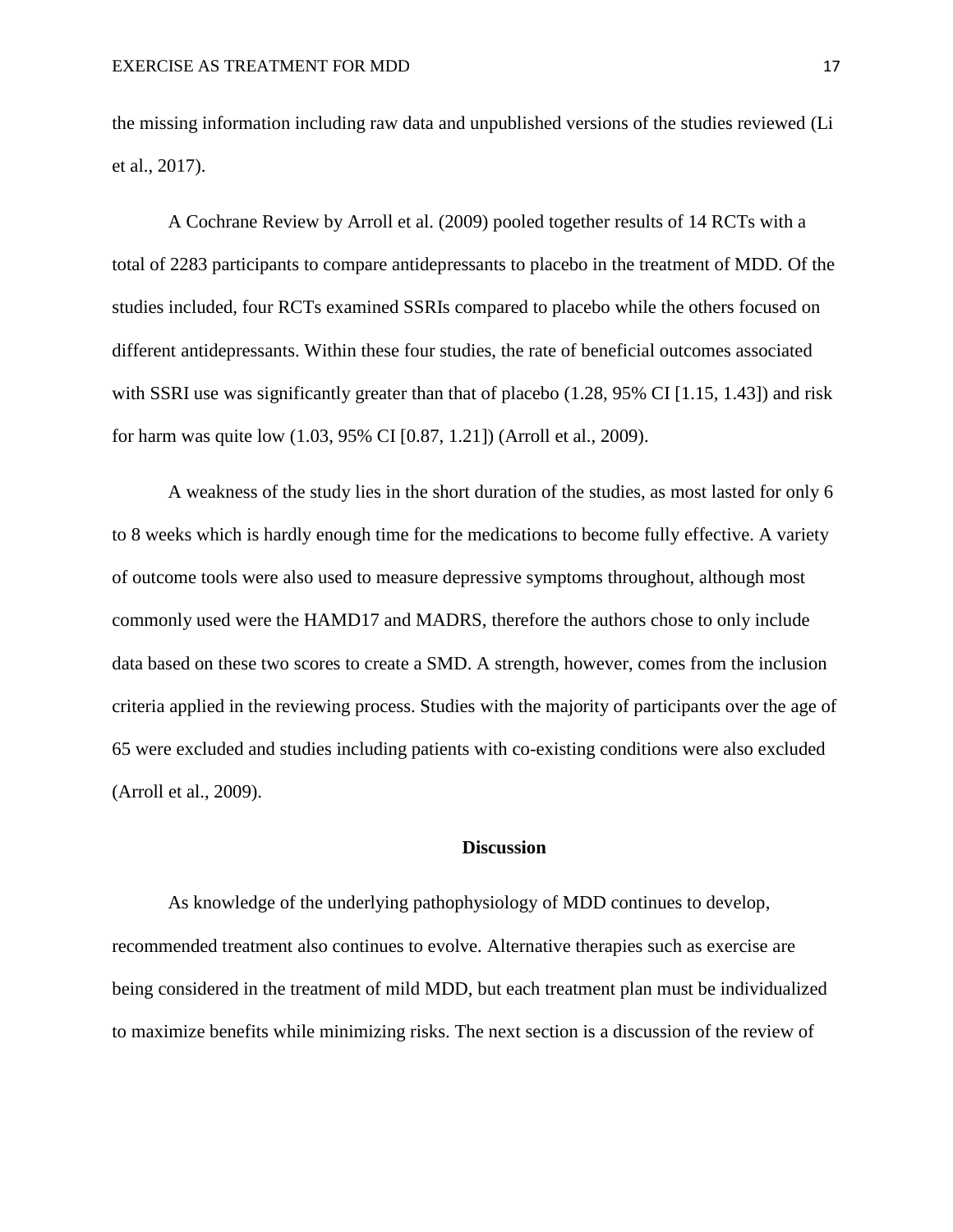literature of exercise compared to SSRIs in the treatment of adult patients with mild MDD in the primary care setting.

#### **Exercise in the treatment of MDD**

Dunn et al. (2005) and Bartholomew et al. (2005) both concluded exercise alone was effective at improving depressive symptoms. However, the degree of improvement varied. Dunn et al. found the effects of exercise to be dose dependent. When it was completed at a higher dose and intensity, effects were greater. Specifically, exercise at a PHD, or 17.5 kcal/kg/week, was found to be an effective option for mild MDD by reducing HRSD17 scores by 47 percent from baseline. This improvement in depressive symptoms was significantly greater than that found in the LD and control groups. In fact, Dunn et al. concluded exercise at a PHD 3 or more times per week was just as effective as traditional therapy options for treating mild MDD, although the various treatment options were not directly compared in the RCT. Bartholomew et al. concluded 30 minutes of either exercise or rest equally reduced depressive symptoms, but only exercise improved positive well-being. Unfortunately, the increase in positivity was short-lived as it returned to baseline by the 60-minute post-exercise evaluation.

Dunn et al. (2005) also noted the benefits of exercise over medication or CBT include the reduction of risk for mortality from diseases such as cardiovascular disease and obesity which further supports the recommendation to use exercise to treat MDD by primary care providers. Unfortunately, the studies by Dunn et al. and Bartholomew et al. (2005) were not without weaknesses as participants were unable to be blinded to treatment assignment due to the nature of the treatment. The sample sizes were also small, and the studies lacked longevity. Lastly, all exercise in the RCT by Dunn et al. was completed in a supervised lab which weakens the ability to apply the findings to the general population. Overall, the studies indicated exercise can be a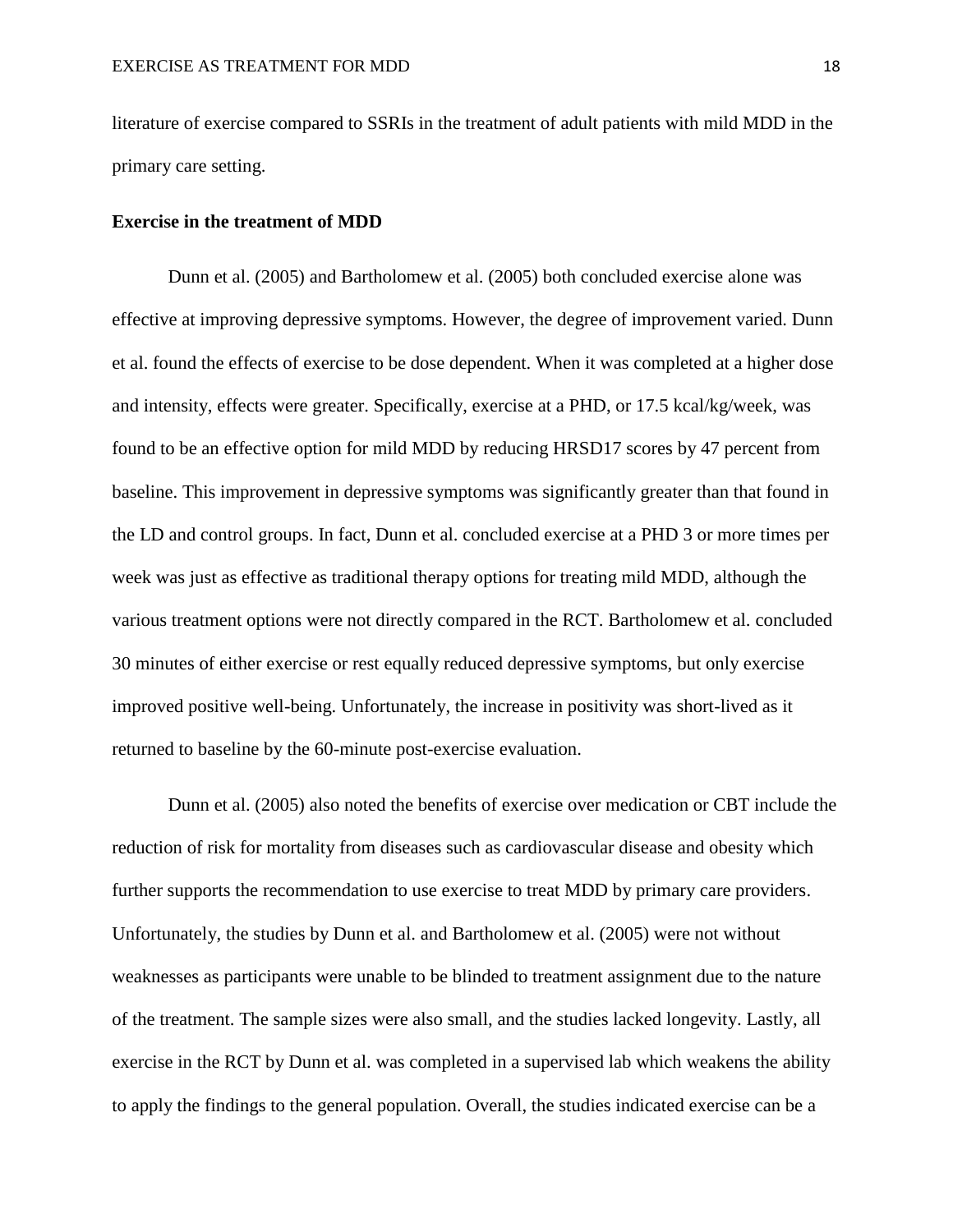beneficial treatment option for MDD once further research is completed to correct for weaknesses (Dunn et al., 2005).

#### **SSRIs in the treatment of MDD including MOA, benefits, and risks**

Garnock-Jones and McCormack (2010), Li et al. (2017), and Arroll et al. (2009) all found SSRIs to be an effective treatment for mild MDD. Garnock-Jones and McCormack (2010) and Arroll et al. both concluded SSRIs are more effective than placebo in treating MDD. Garnock-Jones and McCormack (2010) specifically focused on escitalopram and found it to be more effective than other SSRIs and antidepressants. Li et al. also found escitalopram to be an effective monotherapy in treating MDD, although it was not compared to other medications, and the effectiveness was based on the severity of the MDD with the greatest effects found in those with mild MDD. Garnock-Jones and Mccormack (2010) also reviewed long-term studies in order to develop a better understanding of escitalopram. Escitalopram showed greater efficacy in preventing relapse in the long-term trials over placebo and was, again, just as effective as other antidepressants.

All three studies found SSRIs to be relatively safe. Garnock-Jones and McCormack (2010) did note a variety of side effects throughout the studies included, but the only side effects noted were mild to moderate in intensity and incidence increased with a higher dose of the medication. Overall, escitalopram was found to have a rapid onset, provide effective antidepressant effects, and be more cost effective than other antidepressant medications. Unfortunately, not all participants responded appropriately to the use of the medication. Li et al. (2017) also found escitalopram to be safe. Throughout the four studies included in their research, the most common adverse effects were mild gastrointestinal symptoms, and therefore the drug was found to be favorably safe. Lastly, Arroll et al. (2009) found the risk for harm of SSRIs to be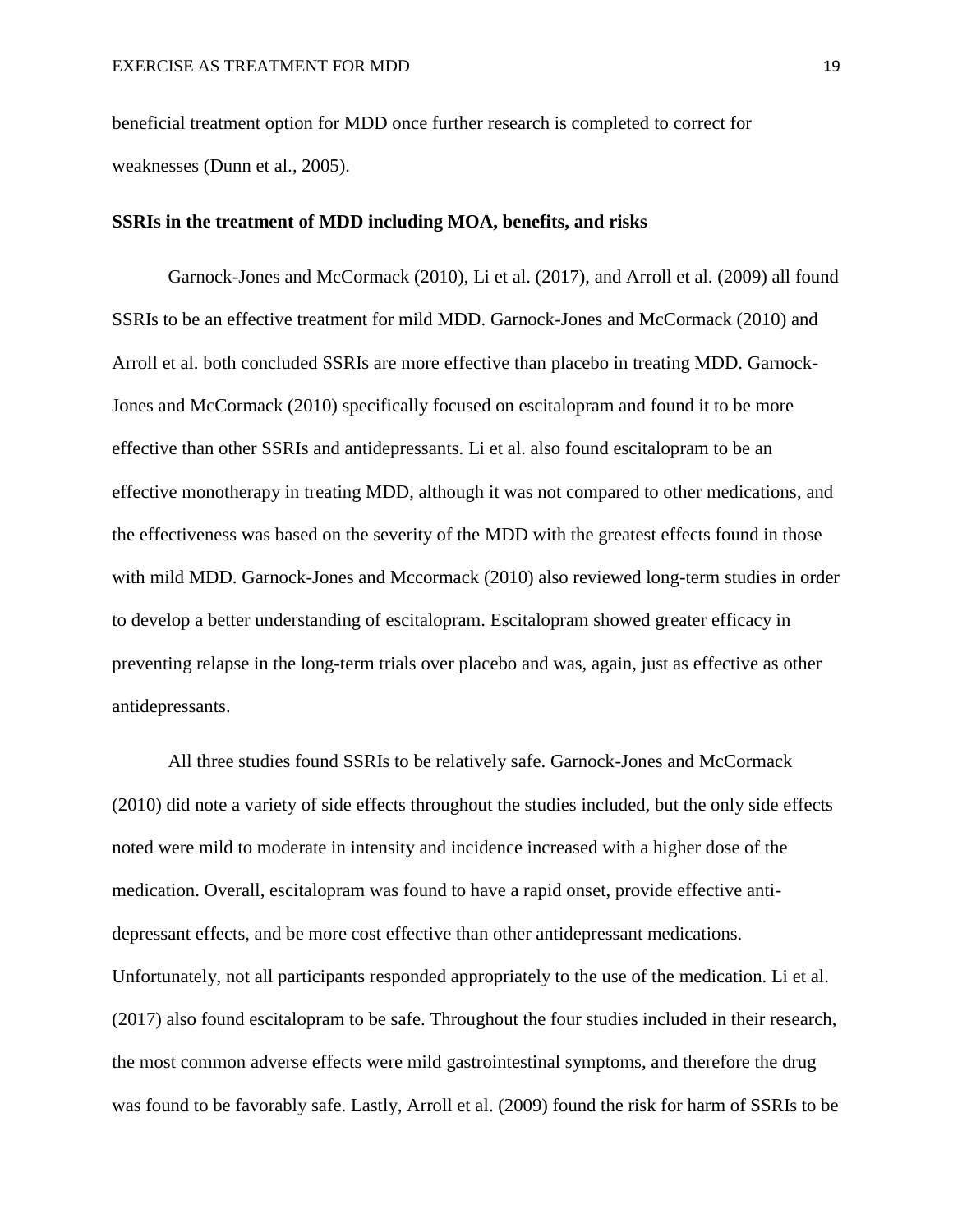minimal. The results indicated SSRIs are an appropriate choice for treating MDD in primary care, although the number needed to treat (NNT) was seven for SSRIs, meaning it is likely that one patient will benefit from treatment with the drug while six will not.

The review by Garnock-Jones and McCormack (2010) comparing escitalopram to both placebo and other antidepressants minimized bias and weaknesses by only including welldesigned trials with larger sample sizes. Li et al. (2017), however, included small sample sizes and lacked longevity, and additional research is needed to better understand predictors of therapeutic response. Likewise, no specific recommendations regarding dose and duration of SSRI treatment were formulated through the review by Arroll et al. (2009). Additional studies on the use of SSRIs need to be completed to further specify the recommendations for SSRI use in MDD.

#### **Exercise compared to SSRIs in the treatment of MDD**

Blumenthal et al. (2007) found exercise to be comparable to antidepressant medication in treating patients with MDD. This study corrected for weaknesses found in previous studies by comparing exercise not only to antidepressants, but also to a placebo pill. This helped ensure effects with antidepressant medication was not just based on the placebo of taking a pill. Blumenthal et al. saw higher remission rates in both those treated with supervised or at home exercise (45 and 40 percent respectively) and antidepressants (47 percent) compared to those in the placebo group (31 percent) after 16 weeks of treatment. The exact mechanism as to how exercise produced the anti-depressive effects remains unknown, although Blumenthal et al. suggested numerous psychological factors that may contribute including "increased self-efficacy, a sense of mastery, positive thoughts, distraction from negative thoughts, and enhanced selfconcept" as well as biologic pathways including "increased central norepinephrine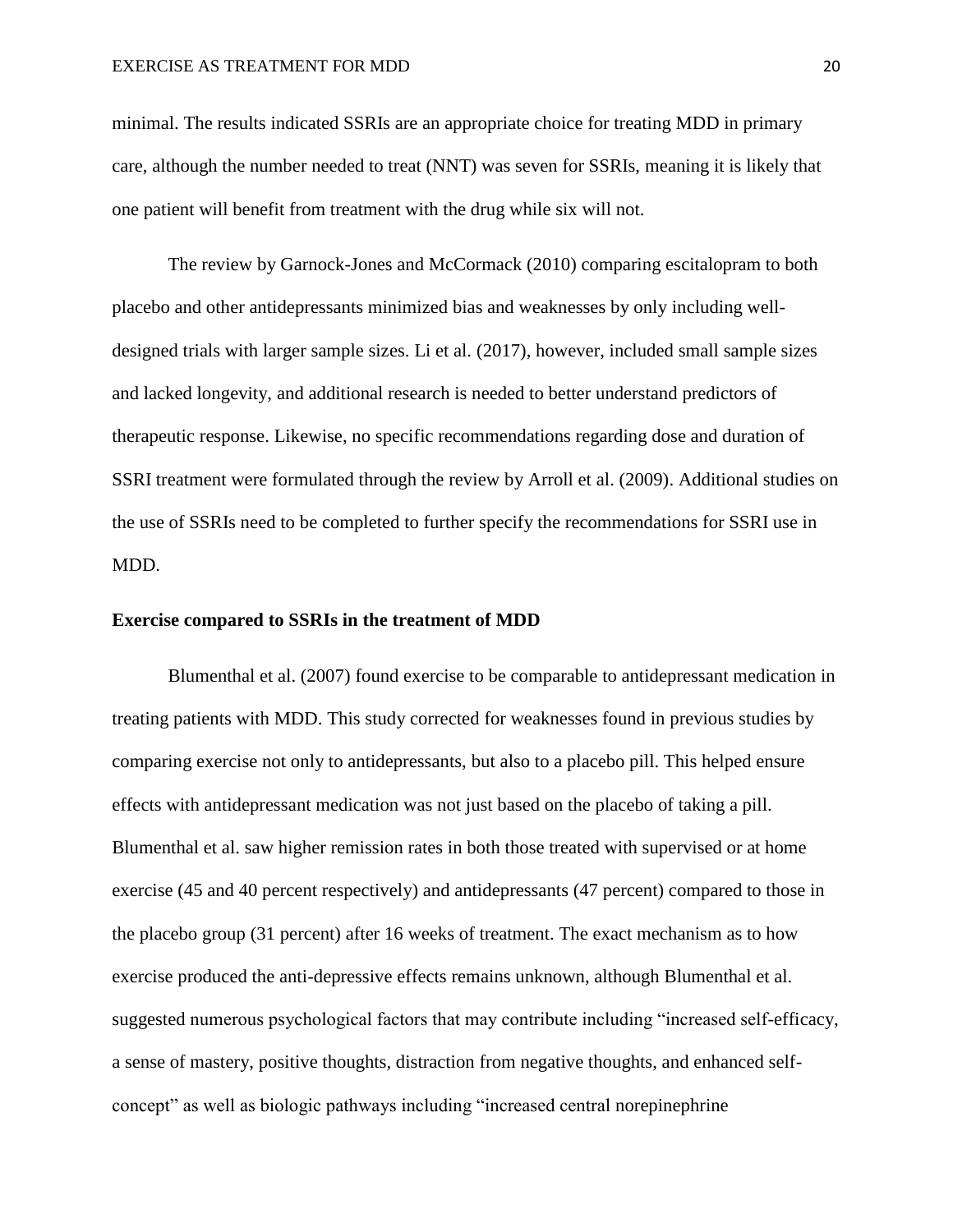neurotransmission, alterations in the hypothalamo-pituitary-adrenocortical axis, and increased secretion of amine metabolites as well as serotonin synthesis and metabolism" (Blumenthal et al., 2007).

On the contrary, Cooney et al. (2013) found exercise to be less effective than antidepressants or psychological therapy and only moderately more effective than control in improving depressive symptoms. When only high-quality studies were included in the review, the effects of exercise over control were further reduced. Similarly, Danielsson et al. (2013) concluded there was no significant difference in the antidepressant effects of exercise compared to antidepressants through the four studies included reviewing the two. Eight trials comparing exercise to physical activity, such as stretching or meditation, found no statistical difference in the effects between the two, and results obtained by both methods was proposed to be a result of increased self-efficacy, coping skills, social support, or encouragement during the activity. However, Danielsson et al. did conclude that exercise is beneficial as an augmentation to medication in treating MDD, which is useful information for primary care providers in recommending treatment options.

Unfortunately, each of the studies presented with weaknesses that need to be corrected for in future research. The RCT by Blumenthal et al. (2007) concluded findings consistent with many other previous meta-analyses, but it contained methodological barriers and lacked longevity which makes it impossible to conclude the exact efficacy of using exercise to treat MDD. Likewise, Danielsson et al. (2013) noted grade of evidence for their findings was low secondary to many methodological weaknesses noted in the trials included. Future studies with sound methodology and large sample sizes can correct for this deficit and help support the use of exercise as an alternative to antidepressants.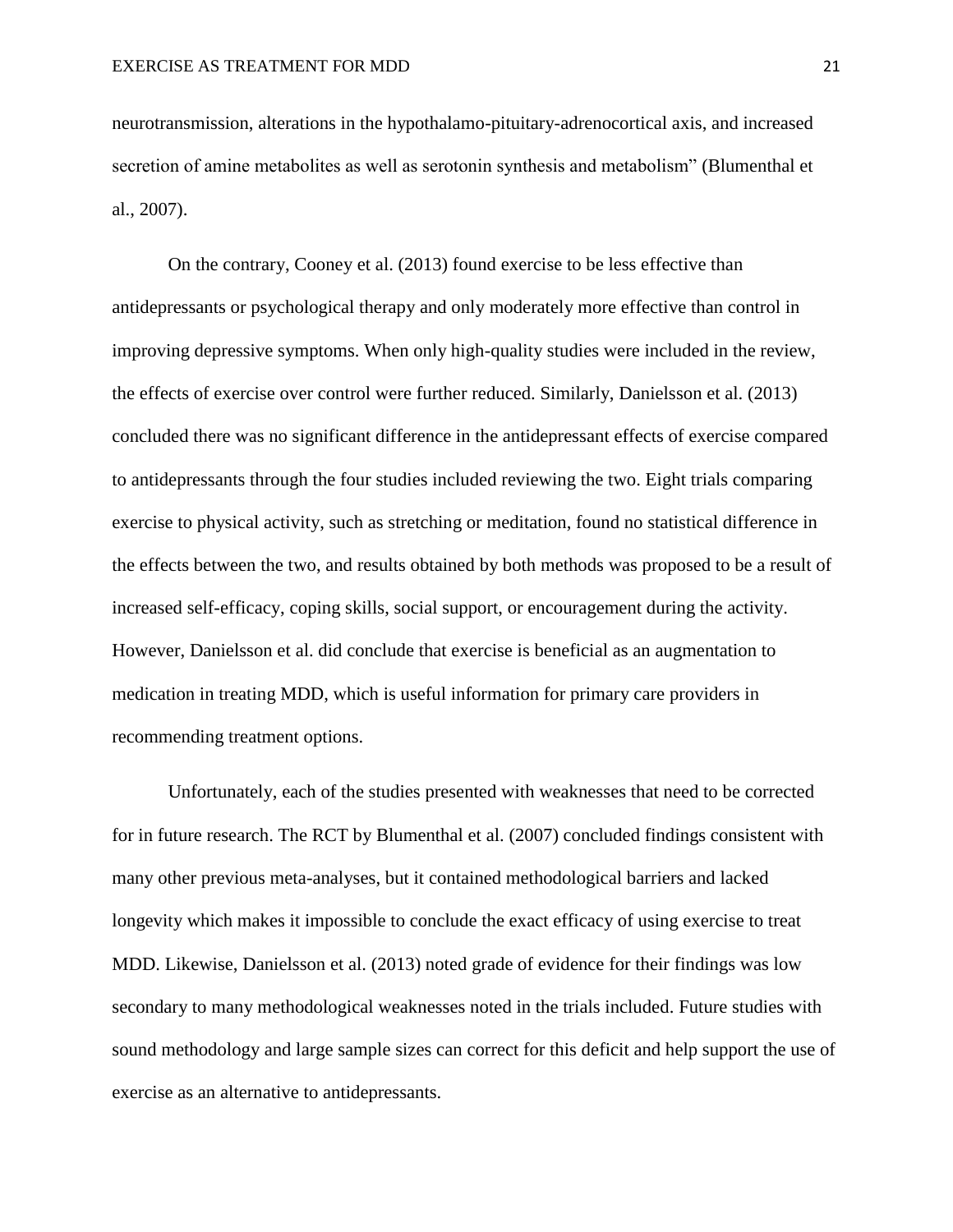Cooney et al. (2013) noted a slightly different weakness. This review included 39 trials which gave a variety of results to develop a summarized conclusion, but the variety also provided a source of weakness as many evaluation tools were used throughout the 30 trials to determine outcomes of the treatment methods. The authors noted there is an inevitable bias in the results as more positive than negative trials are published and therefore included in the research. Overall, the authors conclude extensive research is still needed to recommend exercise as an alternative therapy over traditional treatments for MDD (Cooney et al., 2013).

# **Applicability to Clinical Practice**

With depression being one of the most common illnesses seen by primary care providers today, understanding all current treatment options available is essential. CBT is the recommended first-line treatment for mild MDD, but the convenience of pharmacotherapy has appealed to the majority of patients and SSRIs have become first-line in treating MDD. These medications, however, do not come without risks. Therefore, it is important that primary care providers be educated on the alternative forms of therapy that may be of equal benefit without the added risks of medication. The information provided in this literature review allows clinicians to make an educated decision on the recommendation for alternative forms of treatment for MDD based on clinical evidence. Benefits of using exercise in the treatment of MDD include, but are not limited to, minimizing medication use, avoiding side effects, reducing cost, improving self-confidence, aiding in weight loss, and improving overall health.

Research on this topic is becoming very popular, but unfortunately, current research includes more women than men and lacks longevity. At this point in the research, exercise is noted to have a moderate effect on depression, but after correcting for the bias found in current research, the effect may only be small (Cooney et al., 2013). There is not enough data to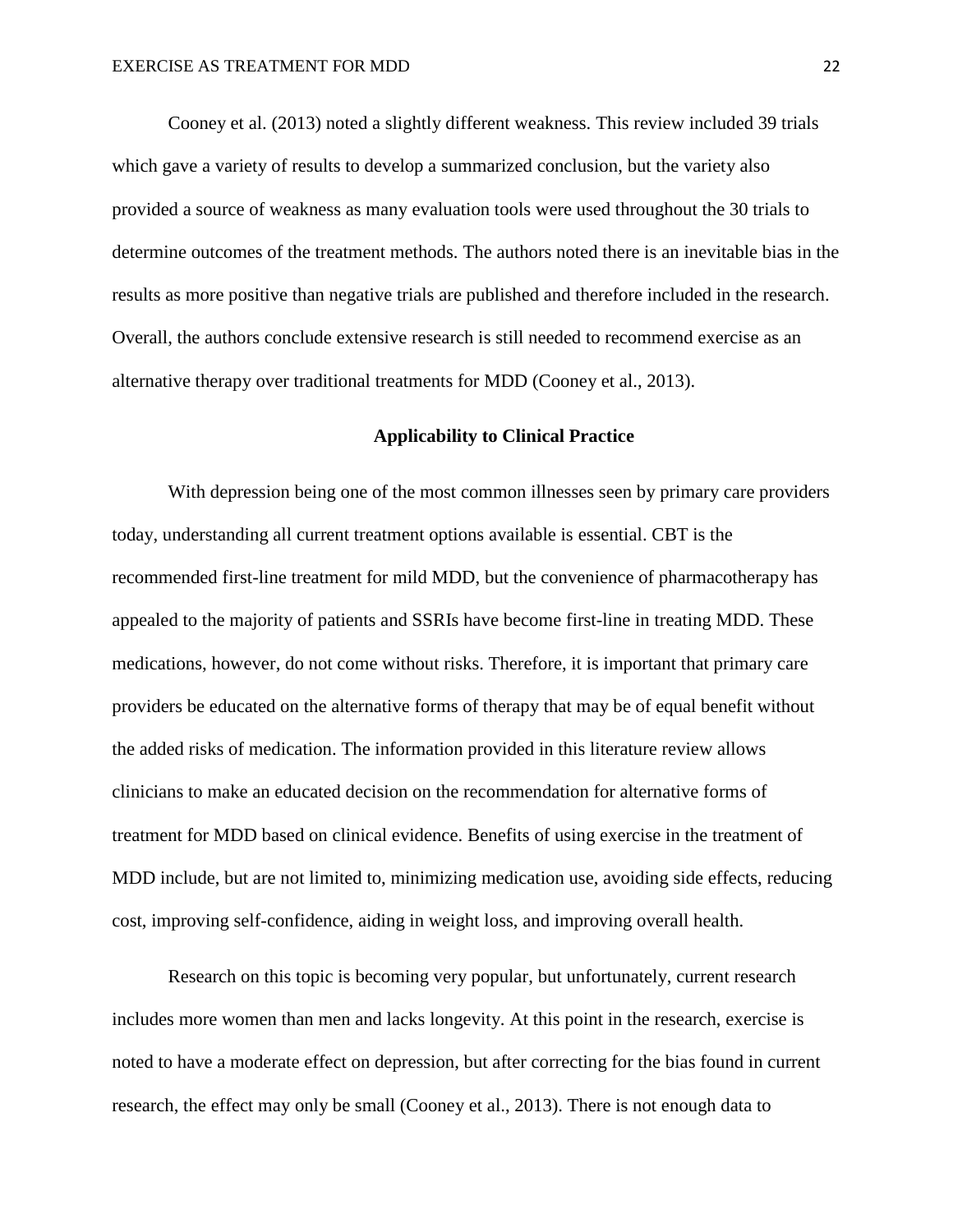recommend specific type and intensity of exercise to produce the best results, and long-term antidepressive effects after exercise has concluded has not been studied sufficiently. Future research should correct for these aspects to further the knowledge on this potential alternative therapy. Overall, while exercise cannot be reported as a superior therapy over traditional options such as pharmacotherapy or psychotherapy, it can be recommended as a beneficial augmented therapy option in addition to the traditional treatments for all patients with MDD.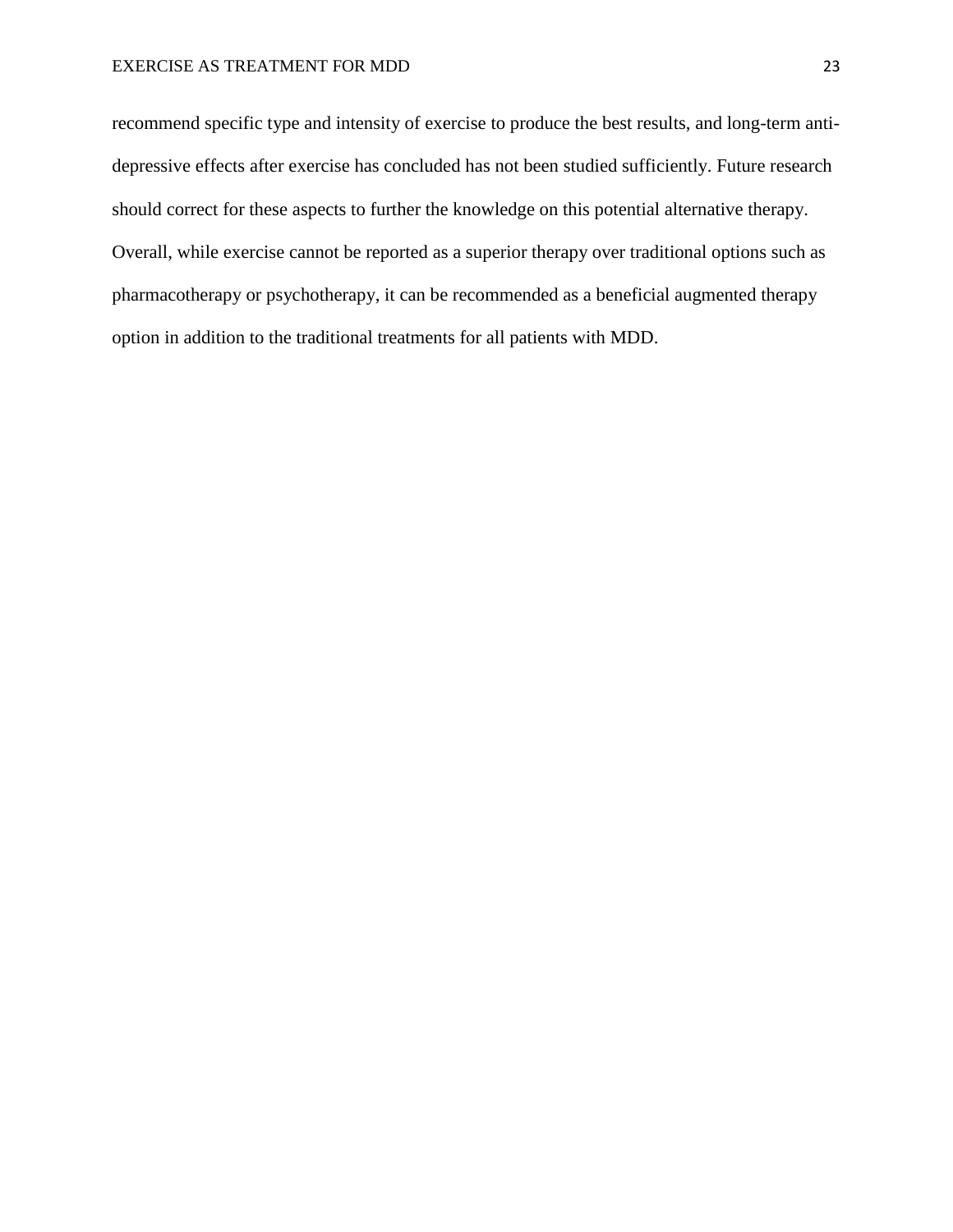#### **REFERENCES**

- Arroll, B., Elley, C., Fishman, T., Goodyear-Smith, F., Kenealy, T., Blashki, G., … MacGillivray, S. (2009). Antidepressants versus placebo for depression in primary care. *Cochrane Database of Systematic Reviews,* (3), CD007954. https://doi.org/10.1002/14651858.CD007954
- Batholomew, J., Morrison, D., & Ciccolo, J. (2005). Effects of acute exercise on mood and wellbeing in patients with Major Depressive Disorder. *Medicine and Science in Sports and Exercise, 37*(12), 2032-2037. https://doi.org/10.1249/01.mss.0000178101.dd
- Blumenthal, J., Babyak, M., Doraiswamy, P., Watkins, L., Hoffman, B., Barbour, K., … Sherwood, A. (2007). Exercise and pharmacotherapy in the treatment of Major Depressive Disorder. *Psychosomatic Medicine, 69*(7), 587-596. https://doi.org/10.1097/psy.0b013e318148c19a
- *Centers for Disease Control and Prevention.* (2018). Prevalence of depression among adults aged 20 and over: United States, 2013-2016. Retrieved from https://www.cdc.gov
- Cooney, G. M., Dwan, K., Greig, C. A., Lawlor, D. A., Rimer, J., Waugh, F. R., … Mead, G. E. (2013). Exercise for depression. *Cochrane Database of Systematic Reviews,* (9), CD004366. https://doi.org/10.1002/14651858.CD004366.pub6
- Danielsson, L., Noras, A. M., Waern, M., & Carlsson, J. (2013). Exercise in the treatment of major depression: A systematic review grading the quality of evidence. *Physiotherapy Theory and Practice, 29*(8), 573-585. https://doi.org/10.3109/09593985.2013.774452